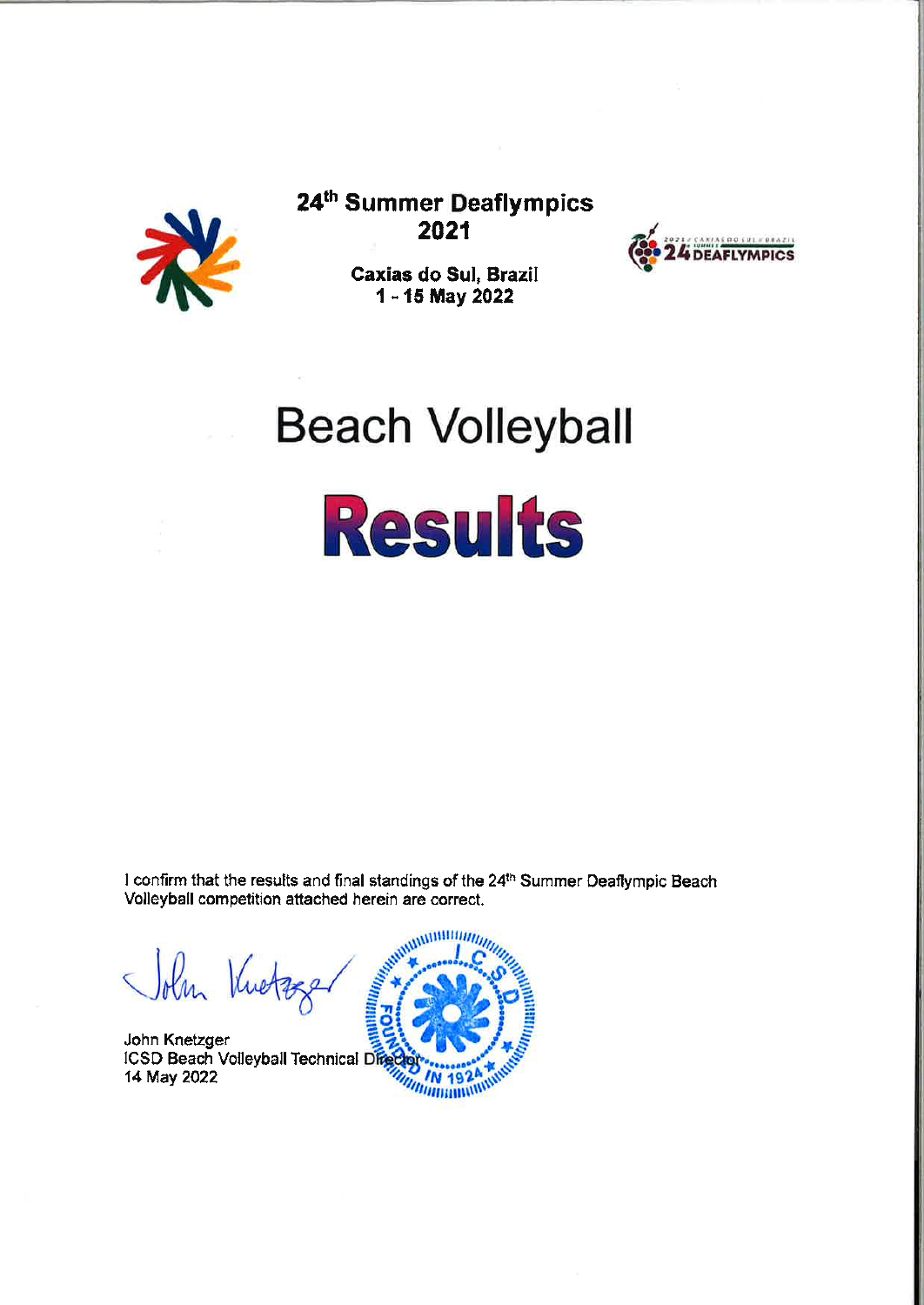## Beach Volleyball Teams

2021 Summer Deaflympics • 1 - 15 May 2022 Caxias do Sul, Brazil

#### WOMEN

| Jersey #1              | Jersey #2                        | <b>Nation</b>  | Code       |
|------------------------|----------------------------------|----------------|------------|
| 1 MEDEIROS Denise Kras | <b>OLIVEIRA Andressa Teles</b>   | Brazil         | <b>BRA</b> |
| 2 SUMMERS Kimberly     | <b>EASTWOOD Rachel Elizabeth</b> | Canada         | CAN        |
| 3 PAVLOVOVA Anna       | ZIDKOVA Oldriska                 | Czech Republic | CZF        |
| 4 ALEKNAVICIUTE Birute | MILKINTAITE Ingrida              | Lithuania      | <b>LTU</b> |
| 5 YAROSHEVSKA Yulija   | <b>IRYLOVA Raisa</b>             | Ukraine        | UKR-1      |
| 6 ZATYLKINA Anna       | CHERNENKO Yuliia                 | Ukraine        | UKR-2      |

|    | Jersey #1                | Jersey #2                   | <b>Nation</b>  | Code         |
|----|--------------------------|-----------------------------|----------------|--------------|
| 1  | <b>KURZMANN Bernhard</b> | <b>GRATH Benedikt</b>       | Austria        | <b>AUT</b>   |
| 2  | <b>MONTEIRO Jorge</b>    | DOS SANTOS Lucas Jambeiro   | Brazil         | <b>BRA</b>   |
| 3  | <b>SMITH Vaunn</b>       | <b>MOLENAAR Ian Anthony</b> | Canada         | <b>CAN</b>   |
| 4  | ZIDEK Jan (1974)         | <b>BAMBAS Simon</b>         | Czech Republic | $CZE-1$      |
| 5. | ZIDEK Jan (2002)         | <b>SKOPOVY Simon</b>        | Czech Republic | $CZE-2$      |
| 6  | <b>TAABER Mihkel</b>     | <b>SEPP Martin</b>          | Estonia        | <b>EST</b>   |
| 7  | <b>AHOLA Jussi</b>       | ROPPONEN Antti Juhani       | Finland        | <b>FIN</b>   |
| 8  | <b>PAHLER Max</b>        | <b>TEMPLIN Hendrik</b>      | Germany        | GER-1        |
| 9  | <b>SUDY Marko</b>        | <b>SCHMIDT Maximilian</b>   | Germany        | GER-2        |
|    | 10 AMOAKWA Titus         | <b>AMEGASHIE Eugene</b>     | Ghana          | GHA-1        |
|    | 11 KWASHIE Blasius       | <b>OPOKU Albert</b>         | Ghana          | GHA-2        |
|    | 12 KESHAVARZ Mehrad      | KHIRANDISH Hesamoddin       | Iran           | <b>IRI</b>   |
|    | 13 AQUILANI Valerio      | MUSACCHIO Luigi             | Italy          | <b>ITA</b>   |
|    | 14 IMAI Yuta             | SEI Tatsuya                 | Japan          | JPN-1        |
|    | 15 YAMAMOTO Masataka     | <b>TAKEMURA Norihiko</b>    | Japan          | JPN-2        |
|    | 16 TSAPKALENKO Mykola    | POLTORATSKYI Oleksandr      | Ukraine        | <b>UKR-1</b> |
|    | 17 TARASOV Serhii        | <b>RENKAS Dmytrii</b>       | Ukraine        | <b>UKR-2</b> |

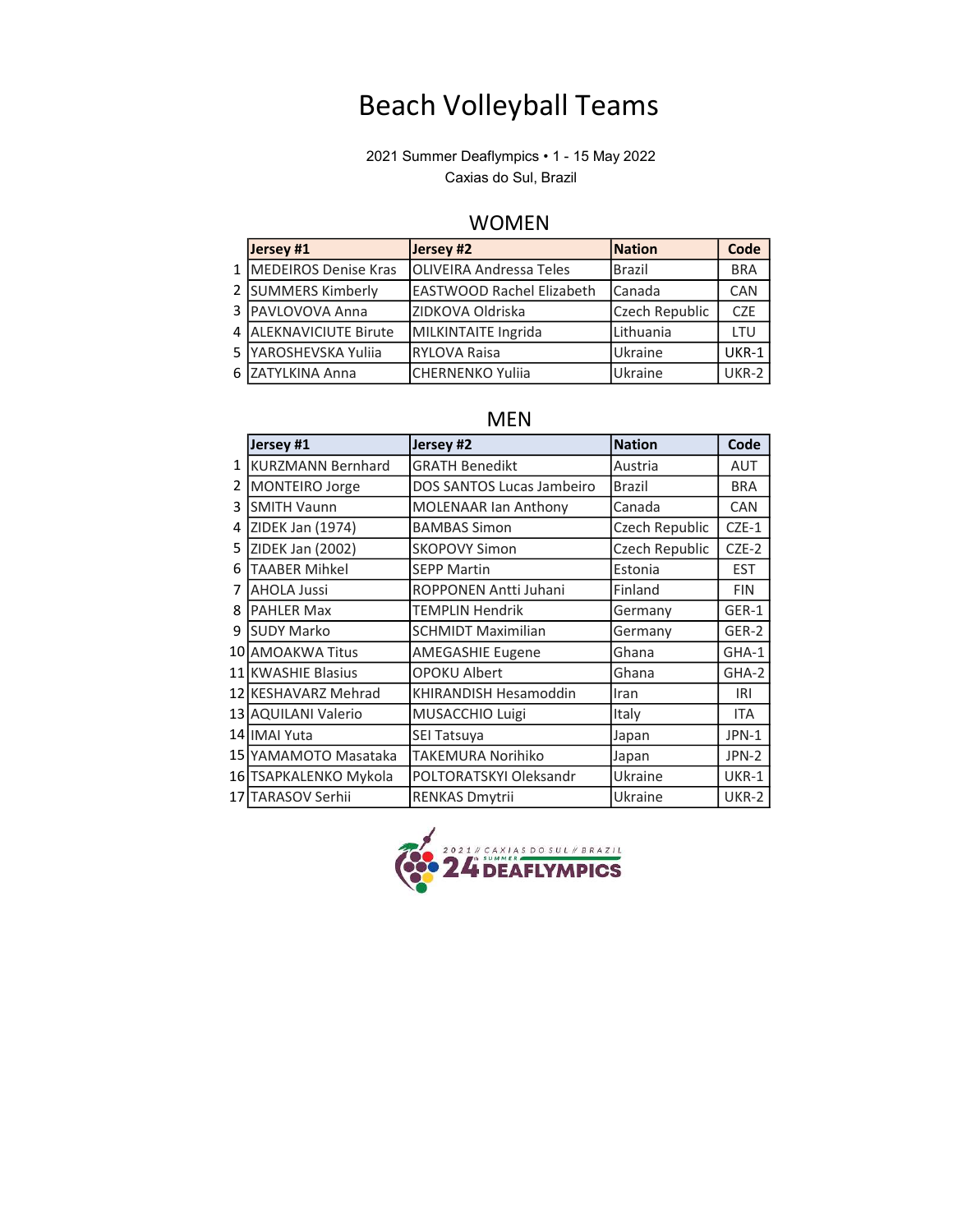## Pool Ranking Criteria

Every team will play the other teams in their pool once. The ranking of teams within their pools will be determined by the total number of match points, with the following points awarded per match to each team:

| <b>Match Result</b> | <b>Match Points</b>   |  |  |
|---------------------|-----------------------|--|--|
| Won                 | 2 points              |  |  |
| Lost                | 1 point               |  |  |
| Forfeited           | 0 points (0:21, 0:21) |  |  |

Final ranking within each pool is determined first by Match Points, then by Set Ratio, followed by Rally Point Ratio.

Refer to FIVB Sports Regulations – Beach Volleyball (January 2020 edition) for several forfeit scenarios (e.g., a non-injured team that forfeits will get 0:2 (0-21, 0-21) with 0 match points, and the winning team will get 2:0 (0:0) with 2 match points).

#### Women's 5-Team Plan

|    | 1. Preliminary Round (or "Pool Play")                         | 10       |
|----|---------------------------------------------------------------|----------|
|    | a. 5 teams in 1 pool                                          |          |
|    | b. Refer to Pool Ranking Criteria for final pool ranking.     |          |
|    | 2. Lucky Loser:                                               |          |
|    | LL = $4^{th}$ place vs $5^{th}$ place                         |          |
|    | 3. Semifinals                                                 | 2        |
|    | a. $SF1 = 2^{nd}$ place vs 3 <sup>rd</sup> place              |          |
|    | b. $SF2 = 1^{st}$ place vs winner of Lucky Loser match        |          |
|    | 4. Bronze: Loser of SF1 vs Loser of SF2                       |          |
| 5. | <b>Gold:</b> Winner of SF1 vs Winner of SF2                   |          |
| 6. | <b>TOTAL MATCHES:</b> 10 PP + 1 LL + 2 SF + 1 Bronze + 1 Gold | 22 matri |

#### Women's Drawing of Lots

Draw a number {F1, F2, F3, F4, F5} then draw a team {CAN, CZE, LTU, UKR-1, UKR-2}.

| F1 | Team? |
|----|-------|
| F2 | Team? |
| F3 | Team? |
| F4 | Team? |
| F5 | Team? |

Drawn during the Technical Meeting at the Pavilhões da Festa da Uva on 2 May 2022 at 10:00.

| F1             | Zatylkina / Chernenko (UKR-2)     |
|----------------|-----------------------------------|
| F <sub>2</sub> | <b>Summers / Eastwood (CAN)</b>   |
| F <sub>3</sub> | Yaroshevska / Rylova (UKR-1)      |
| F4             | Pavlovova / Zidkova (CZE)         |
| F <sub>5</sub> | Aleknaviciute / Milkintaite (LTU) |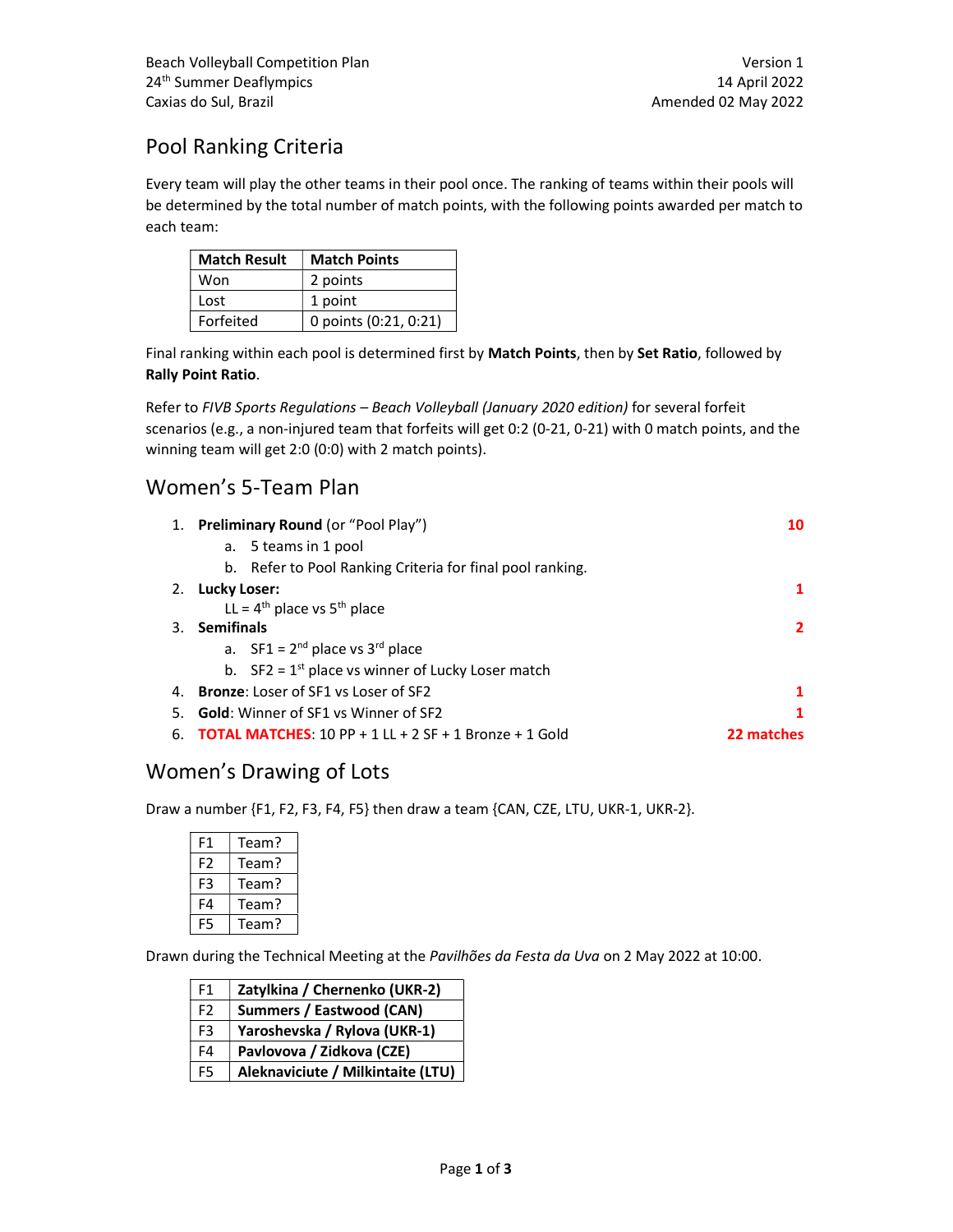#### Men's 17-Team Plan

- 1. Preliminary Round (or "Pool Play") 28
	- a. 4 pools (4-4-4-5)
	- b. Refer to Pool Ranking Criteria for final pool ranking.
	- c. Prior to determining the top-4 pool rankings in the 5-team pool, the 5-team pool will have its 5<sup>th</sup> place team's points subtracted from points of the other 4 teams in its own pool.
	- d. The rally point ratio of the  $5<sup>th</sup>$  place team is then compared with the rally point ratio of all  $4<sup>th</sup>$  place teams. The team with the worst rally point ratio finishes in  $17<sup>th</sup>$  place.

#### 2. Lucky Losers 4

- a. LL1 = Best 3<sup>rd</sup> place vs worst 4<sup>th</sup> place
- b. LL2 =  $2^{nd}$  best  $3^{rd}$  place vs  $2^{nd}$  worst  $4^{th}$  place
- c. LL3 =  $3^{rd}$  best  $3^{rd}$  place vs  $3^{rd}$  worst  $4^{th}$  place
- d. LL4 =  $4^{th}$  best 3<sup>rd</sup> place vs  $4^{th}$  worst  $4^{th}$  place
- e. 4 Losers of LL  $(1,2,3,4)$  finish in  $13<sup>th</sup>$  place.

#### $3.$  Round of 12  $\overline{4}$

- a.  $R1 = 2^{nd}$  Best of  $\{A, B, C, D\}$  vs LL  $\{1, 2, 3, 4\}$
- b.  $R2 = 2^{nd}$  Best of  $\{A, B, C, D\}$  vs LL  $\{1, 2, 3, 4\}$
- c.  $R3 = 2^{nd}$  Best of  $\{A, B, C, D\}$  vs LL  $\{1, 2, 3, 4\}$
- d.  $R4 = 2^{nd}$  Best of  $\{A, B, C, D\}$  vs LL  $\{1, 2, 3, 4\}$
- e. Teams from the same pool shall not meet in the first two rounds (round of 12 and quarter-finals).
- f. 4 Losers of R  $\{1,2,3,4\}$  finish in 9<sup>th</sup> place.
- g. Refer to FIVB 22.3.4 (12-TEAM BRACKET IN SINGLE ELIMINATION FORMAT)

#### 4. Quarterfinals 4

- a.  $QF1 = Best of {A,B,C,D} vs R {1,2,3,4}$
- b.  $QF2 = Best of {A,B,C,D} vs R {1,2,3,4}$
- c.  $QF3 = Best of {A,B,C,D} vs R {1,2,3,4}$
- d.  $QF4 = Best of {A,B,C,D} vs R {1,2,3,4}$
- e. 4 Losers of QF (1,2,3,4} continue to Consolation Bracket for 5-6-7-8 places.
- f. 4 Winners of QF {1,2,3,4} continue to Winner's Bracket for 1-2-3-4 places.

#### 5. Consolation Bracket 4

- a. CB1 = Loser of QF1 vs Loser of QF2
- b. CB2 = Loser of QF3 vs Loser of QF4
- c.  $5<sup>th</sup>$  Place = Winner of CB1 vs Winner of CB2
- d. 7 th Place = Loser of CB1 vs Loser of CB2
- 6. Semifinals 2
	- a. SF1 = Winner of QF1 vs Winner of QF2
	- b. SF2 = Winner of QF3 vs Winner of QF4
- 7. **Bronze:** Loser of SF1 vs Loser of SF2 1
- 8. **Gold:** Winner of SF1 vs Winner of SF2 1
- 9. **TOTAL MATCHES**: 28 PP + 4 LL + 4 R12 + 4 QF + 4 CB + 2 SF + Bronze + Gold 48 matches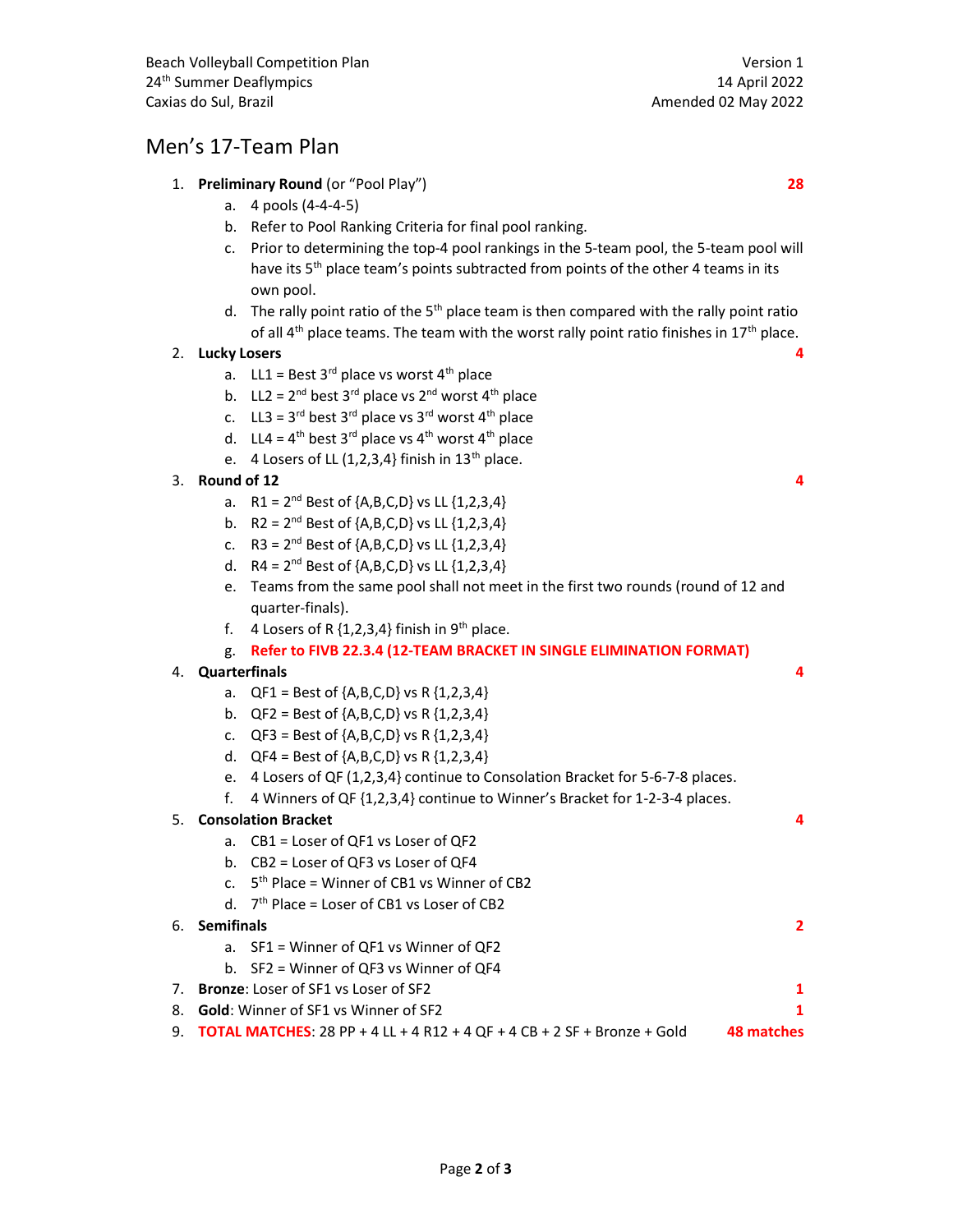### Men's 17-Team Drawing of Lots

Restrictions:

- 1. Brazil (BRA) is the host and is therefore automatically drawn into A1.
- 2. Two teams from the same nation cannot be drawn into the same pool, and they are {CZE, GER, GHA, JPN, UKR}.

In addition to the aforementioned multiple teams per nation, the single teams per nation are {AUT, CAN, EST, FIN, IRI, ITA}.

To begin, draw a pool code  ${A, B, C, D}$  for the 5<sup>th</sup> team to be placed in.

Next, draw a pool code, then a pool number, and finally a team, until all teams are drawn.

| Pool A                          | Pool B          | Pool C          | Pool D          |
|---------------------------------|-----------------|-----------------|-----------------|
| A1: Monteiro / Dos Santos (BRA) | $B1:$ ?         | C1: ?           | $D1:$ ?         |
| A2: ?                           | B2:?            | C2:?            | D2:?            |
| A3: ?                           | B3:?            | C3:?            | D3: ?           |
| A4: ?                           | B4:?            | C4:?            | $D4:$ ?         |
| $(A, B, C, D)$ 5: ?             | $(A,B,C,D)5:$ ? | $(A,B,C,D)5:$ ? | $(A,B,C,D)5:$ ? |

Drawn during the Technical Meeting at the Pavilhões da Festa da Uva on 2 May 2022 at 10:00.

| Pool A                                 |
|----------------------------------------|
| A1: Monteiro / Dos Santos (BRA)        |
| A2: Kurzmann / Grath (AUT)             |
| A3: Ahola / Ropponen (FIN)             |
| A4: Amoakwa / Amegashie (GHA-1)        |
| Pool B                                 |
| B1: Sudy / Schmidt (GER-2)             |
| B2: Keshavarz / Khirandish (IRI)       |
| B3: Taaber / Sepp (EST)                |
| B4: Imai / Sei (JPN-1)                 |
| Pool C                                 |
| C1: Kwashie / Opoku (GHA-2)            |
| C2: Zidek / Bambas (CZE-1)             |
| C3: Pahler / Templin (GER-1)           |
| C4: Tsapkalenko / Poltoratskyi (UKR-1) |
| C5: Smith / Molenaar (CAN)             |
| Pool D                                 |
| D1: Zidek / Skopovy (CZE-2)            |
| D2: Aquilani / Musacchio (ITA)         |
| D3: Tarasov / Renkas (UKR-2)           |
| D4: Yamamoto / Takemura (JPN-2)        |

John KNETZGER ICSD Technical Director - Beach Volleyball International Committee of Sports for the Deaf / Comité International des Sports des Sourds www.ciss.org / www.deaflympics.com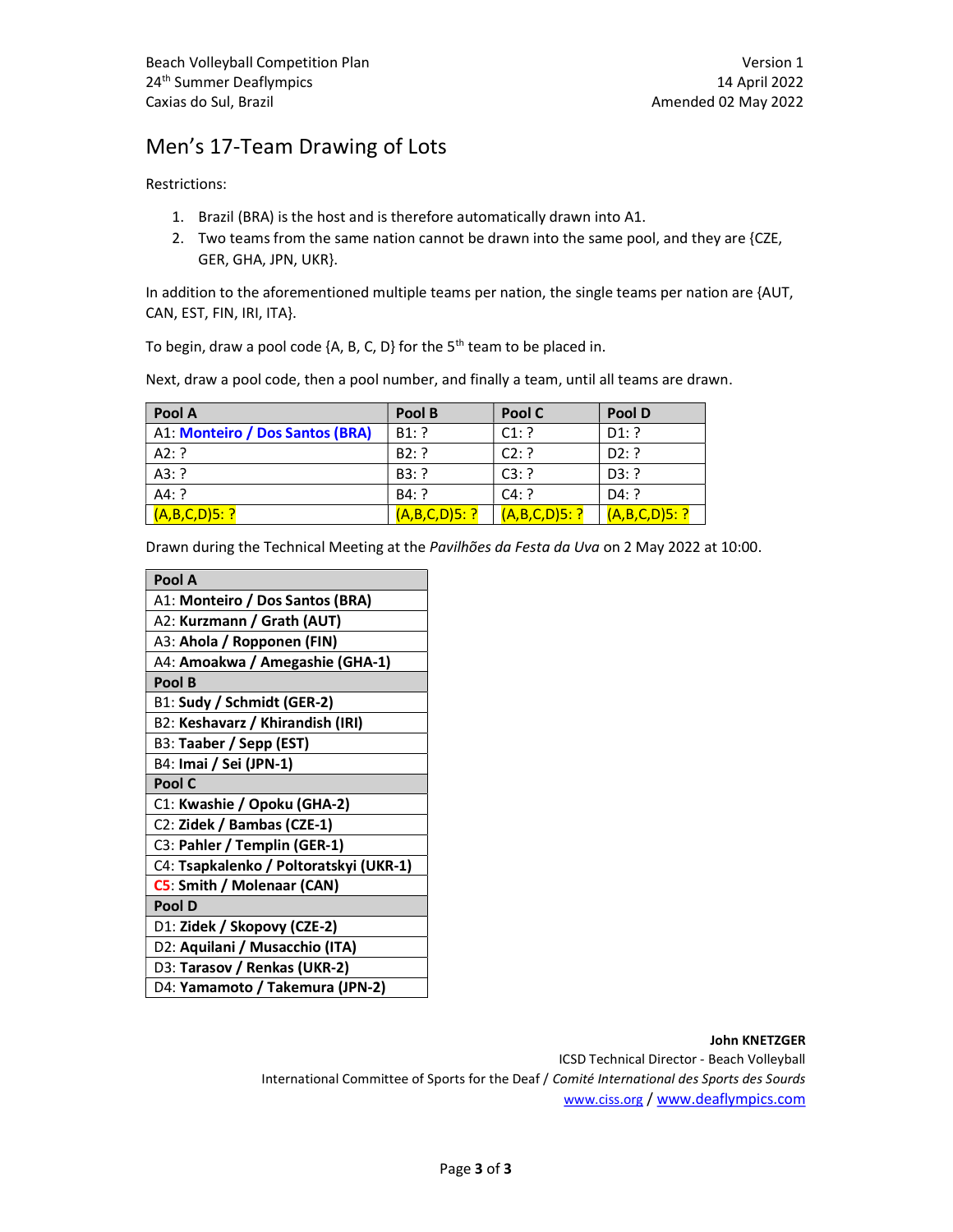## Technical Regulations - Beach Volleyball

#### 1. EVENTS

This competition will be conducted during the Summer Deaflympics 2021 from 01 May 2022 to 15 May 2022 and will consist of the following 2 events (1 for men, 1 for women).

#### 2. PARTICIPANTS

#### 2.1 Invitation to Participate

ICSD and the Organising Committee will invite all National Deaf Sports Federation (NDSF) members in good standing to participate in the competition.

#### 2.2 Eligibility

#### 2.2.1 Hearing Loss

Participation in the competition is restricted to athletes who are deaf and/or hard of hearing. Refer to the ICSD Audiogram Regulations for additional details on measurement of hearing loss.

#### 2.2.2 Age

Athletes must meet the minimum age requirement of 14 years old, born on or before 03 May 2008.

#### 2.2.3 Compliance

Only athletes who comply with the Deaflympics Regulations are allowed to participate in the competition.

#### 2.3 Number of Teams

Not Applicable

#### 2.4 Qualified Teams

Not Applicable

#### 2.5 Number of Athletes per Discipline

A maximum number of 4 female and 4 male athletes per NDSF is allocated to each discipline.

#### 2.6 Number of Athletes per Event

A maximum number of 4 female and 4 male athletes per NDSF is allocated to each event.

#### 2.7 Number of Reserves or Substitutes per Event

A zero maximum number of reserve/substitute athlete(s) per NDSF is allocated to each event.

#### 2.8 Competition Entry Standards

Not Applicable

#### 2.9 Competition Entry Rules

Only an authorised representative of each NDSF is allowed to submit competition entries.

#### 2.10 Non-Starting Athletes

A fine of USD\$100.00 will be levied on each non-starting athlete unless he/she submits a doctor's declaration in writing English that he/she should not be allowed to start.

#### 3. REGISTRATION

Please refer to the 7. Individual Sports in the General Technical Rules - Summer Deaflympics, for further details on registration.

#### 4. COMPETITION RULES AND REGULATIONS

#### 4.1 Technical Organisation

ICSD is be responsible for the technical organisation of the competition in conjunction with the (FIVB).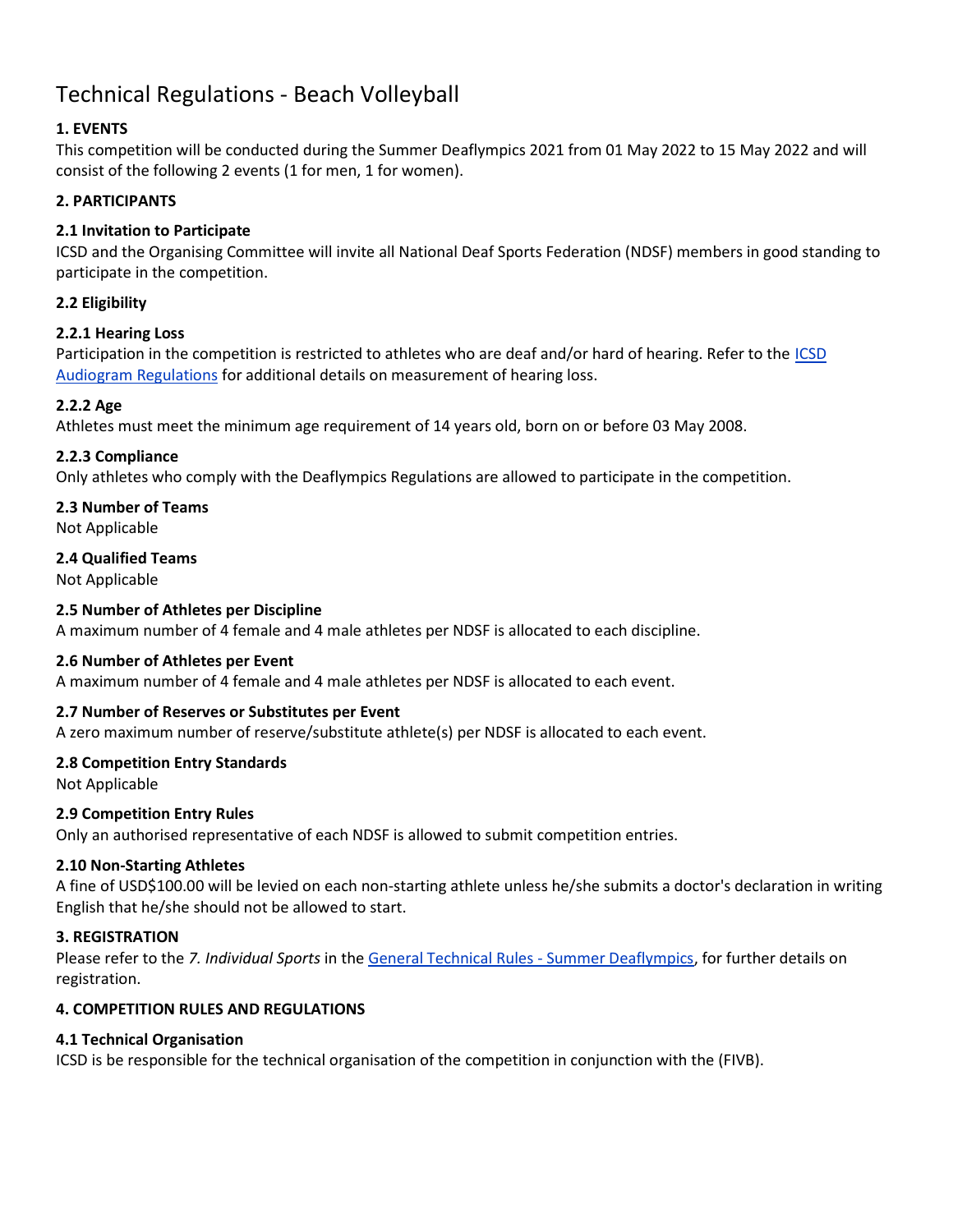#### 4.2 Committees

#### 4.2.1 Technical Committee

The Technical Committee is comprised of the ICSD Technical Director and other members nominated by the Organising Committee and approved by ICSD:

John Knetzger - ICSD Technical Director (Chair) Vitor Hugo Mello de Oliveira - FIVB International Referee Mauro Engelke - BVC Referee Guilherme Dengo - Sport Liaison Officer Marco DiFranco - Deaf Representative

#### 4.2.2 Protest Committee

The Protest Committee is comprised of the ICSD Technical Director and other members nominated by the Organising Committee and approved by ICSD:

John Knetzger - ICSD Technical Director (Chair) Vitor Hugo Mello de Oliveira - FIVB International Referee Mauro Engelke - BVC Referee

#### 4.3 Competition Rules

The competitions will be conducted in accordance with the Rules and Regulations of the FIVB (version: 2021-2024). In case of disagreement in the interpretation of the Rules and Regulations, the English text shall prevail. Unforeseen incidents not covered by the Rules and Regulations shall be dealt with as follow:

4.3.1 Cases of a general nature will be resolved in accordance with the Deaflympics Regulations, General Technical Rules - Summer Deaflympics and this Technical Regulations.

4.3.2 Cases of a technical nature related to competition rules will be resolved in accordance with the FIVB Rules and Regulations.

#### 4.4 Competition Equipment

All equipment used during competition must comply with the FIVB Rules and Regulations.

#### 4.5 Competition Clothing

4.5.1 Participants must wear competitive uniforms representing their nationality, duly registered and published in accordance with the FIVB Rules and Regulations.

4.5.2 Participants must observe the Deaflympics Regulations regarding advertisements on their uniforms and clothing worn in the competition area.

#### 4.6 Draw

The draw for all events will be conducted under control of the Technical Committee and in accordance with the FIVB Rules and Regulations.

#### 4.7 Competition Plan

The competition plan will be conducted in accordance with the FIVB Rules and Regulations.

#### 4.8 Officials

#### 4.8.1 Judge/Referee/Umpire

Allocation of the officials to conduct the events will be made by the Technical Committee. Wherever possible, officials will possess the FIVB international license valid for 2022. However, officials with the highest level of national accreditation may be assigned.

#### 4.8.2 Appointment

The Organising Committee, the Technical Director and an ICSD-designated Representative shall appoint a FIVB representative and an appropriate number of officials to conduct each event.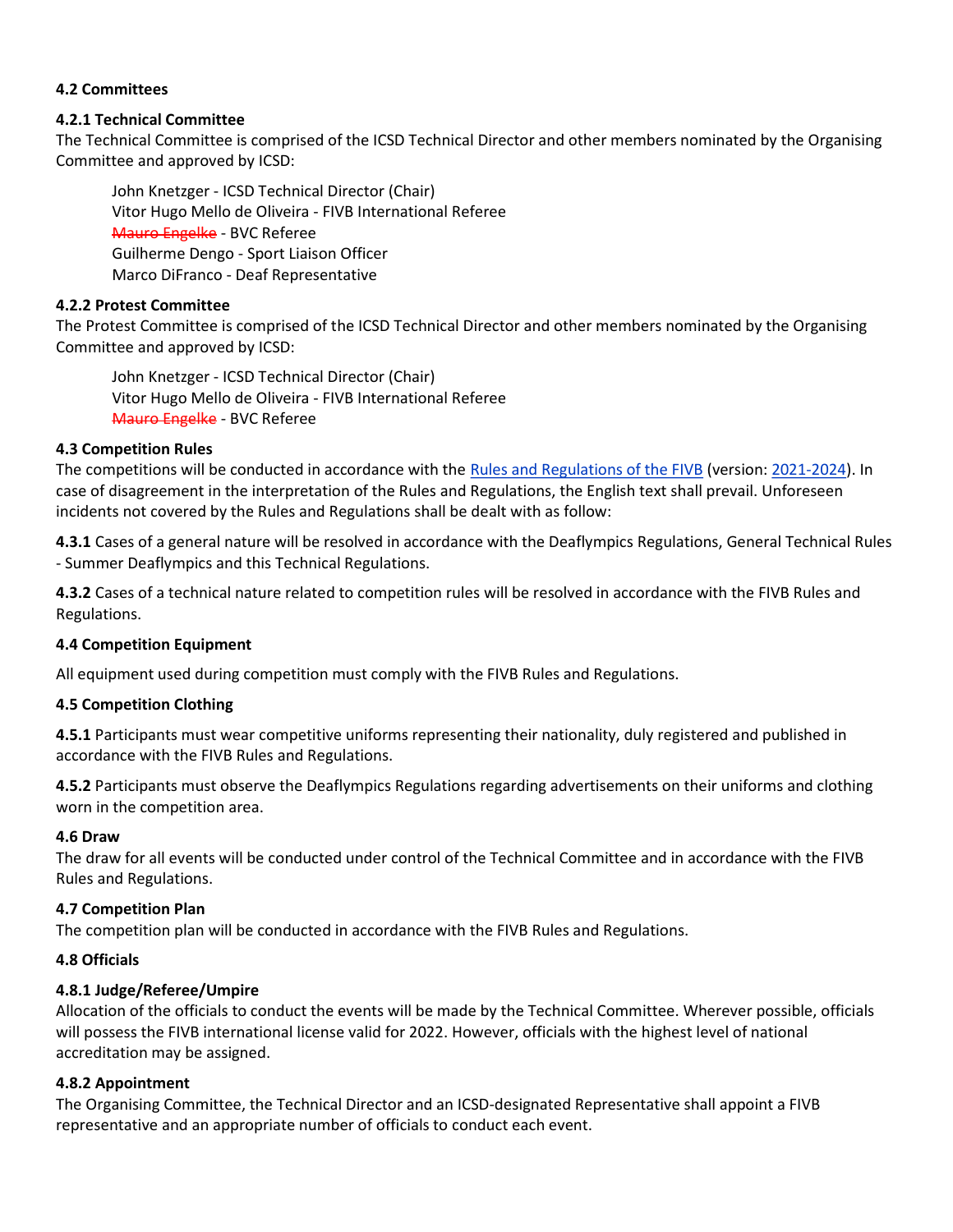#### 4.9 Unforeseen Incidents

In the event of unforeseen incidents not covered by the rules and regulations, the Technical Committee will make a determination. In the absence of the Technical Committee, the ICSD Technical Director will make a determination.

#### 5. VENUES

#### 5.1 Competition Venue

The competitions will take place at UCS Ginásio Poliesportivo. Due to inclement weather and poor field conditions, the competition is relocated to courts 1-2 at *Orla Beach Sports* at R. Domingos Chies, 1186 - Interlagos, Caxias do Sul - RS, 95052-160, Brazil.

#### 5.2 Training Venue

The training will take place at UCS Ginásio Poliesportivo. Due to inclement weather and poor field conditions, the training is relocated to courts 3-4-5 at *Orla Beach Sports* at R. Domingos Chies, 1186 - Interlagos, Caxias do Sul - RS, 95052-160, Brazil.

#### 6. SCHEDULES

#### 6.1 Competition Schedule

| Date - Time                                   | <b>MenWomen</b> |              | Venue                              |
|-----------------------------------------------|-----------------|--------------|------------------------------------|
| <del>03 May 2022 - 09:00</del> - <del>√</del> |                 | ↵            | <del>UCS Ginásio Poliesporti</del> |
| 04 May 2022 - 09:00 $\sqrt{ }$                |                 |              | <b>UCS Ginásio Poliesportivo</b>   |
| 05 May 2022 - 09:00                           |                 |              | <b>UCS Ginásio Poliesportivo</b>   |
| 06 May 2022 - 09:00 $\sqrt$                   |                 |              | <b>UCS Ginásio Poliesportivo</b>   |
|                                               |                 | ↵            | <b>UCS Ginásio Poliesportivo</b>   |
| <del>08 May 2022 - 09:00</del> - <del>√</del> |                 | $\downarrow$ | <b>UCS Ginásio Poliesportivo</b>   |
| 09 May 2022 - 09:00 $\sqrt$                   |                 |              | <b>UCS Ginásio Poliesportivo</b>   |
| 11 May 2022 - 09:00 $\sqrt{}$                 |                 |              | <b>UCS Ginásio Poliesportivo</b>   |
| 12 May 2022 - 09:00 V                         |                 |              | <b>UCS Ginásio Poliesportivo</b>   |
| 13 May 2022 - 09:00                           |                 |              | <b>UCS Ginásio Poliesportivo</b>   |

#### Note: See venue relocation note in 5.1 above.

#### 6.2 Training Schedule

| Date - Time                                                               | <b>Note</b> | <b>Men Women</b> | Venue |
|---------------------------------------------------------------------------|-------------|------------------|-------|
| 01 May 2022 - 08:45 Contact SLO to reserve. √ √ UCS Ginásio Poliesportivo |             |                  |       |
| 02 May 2022 - 08:45 Contact SLO to reserve. √ √ UCS Ginásio Poliesportivo |             |                  |       |
| 10 May 2022 - 08:45 Contact SLO to reserve. √ √ UCS Ginásio Poliesportivo |             |                  |       |

Note: See venue relocation note in 5.2 above.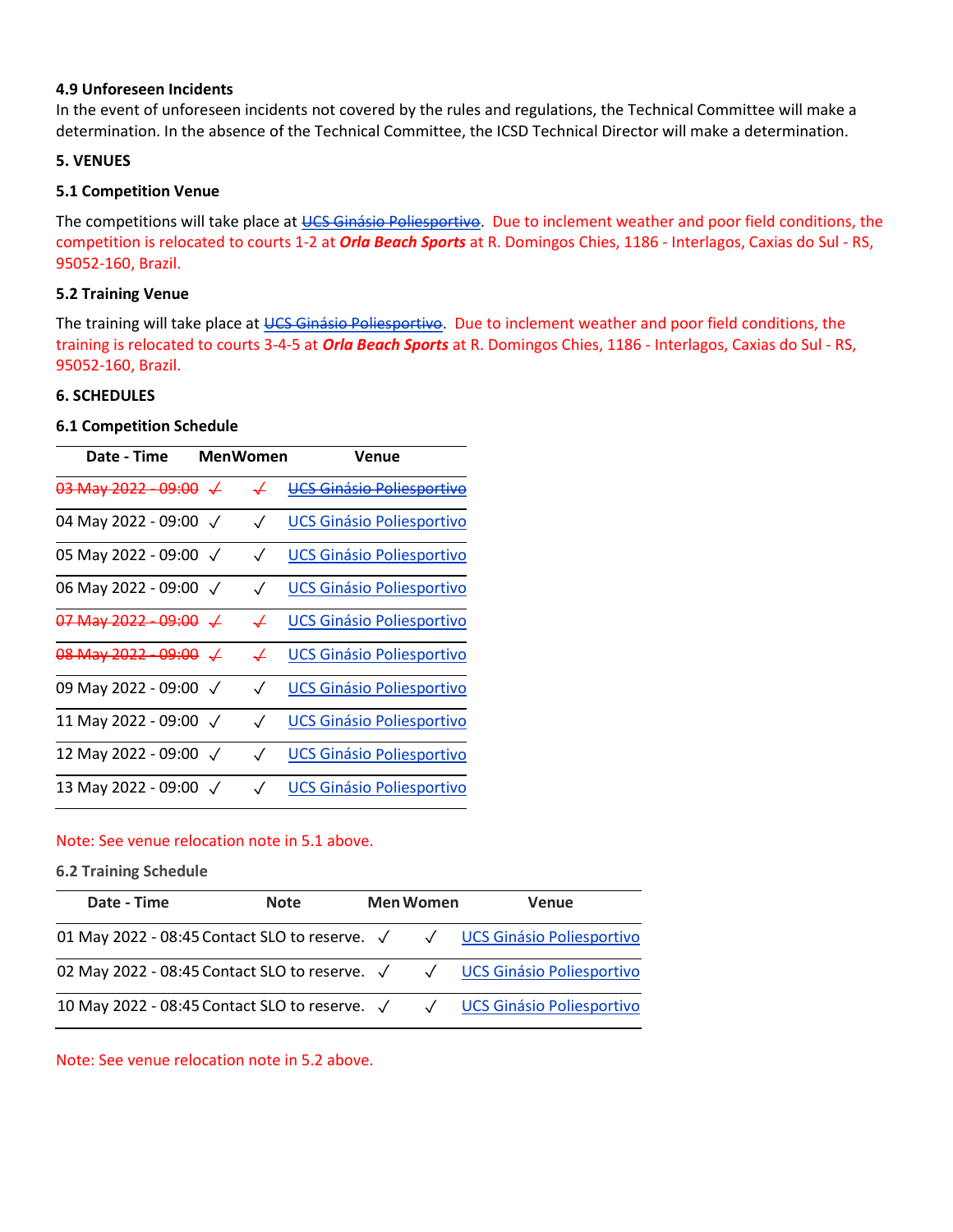#### 6.3 Technical Meeting

#### 6.3.1 Date and Location

The Technical meeting will take place at Pavilões da Festa da Uva on 01 02 May 2022 at 10:30 10:00 and 11 12 May 2022 at 19:00.

#### 6.3.2 Attendance

Each participating NDSF may be represented by a maximum of two officials, of whom at least one must be deaf. The NDSF may also bring an interpreter if necessary.

#### 7. CONTROL AND SANCTIONS

#### 7.1 Hearing Devices

The use of any hearing aid(s)/amplification or cochlear implant is not allowed in the restricted zone area.

#### 7.1.1 Restricted Zone Area

The restricted zone area is in effect at the moment the athlete enters the competition area during the warm-up and competition periods.

#### 7.1.2 Violation and Penalty

When this rule is violated, refer to ICSD Audiogram Regulations 8: Violations and Penalties.

#### 8. PROTESTS

#### 8.1 Procedures for lodging a protest

All sport related protests will be resolved in accordance with the FIVB Rules and Regulations and will be adjudicated by the Protest Committee.

8.1.1 Any protest must be written in English on the Official Protest Form. The form and a deposit USD\$100.00 must be given to the ICSD Technical Director within 30 minutes after the official public posting of results.

8.1.2 The ICSD Technical Director will decide whether the protest is sport-related or eligibility-related. The Protest Committee will review all sport-related protests, and the ICSD Representative will review all eligibility-related protests.

8.1.3 The deposit of USD\$100.00 will be returned to the applicant only if the protest is considered valid.

#### 8.2 Procedure for reviewing a protest

The Protest Committee will meet in the competition venue or a designated office at a time decided upon by the ICSD Technical Director.

8.2.1 The ICSD Technical Director will chair of the Protest Committee.

8.2.2 The Sport Liaison Officer (SLO) will be responsible for booking a meeting room and interpreters.

8.2.3 The SLO will contact and inform all members of the Protest Committee of the meeting time and location.

8.2.4 The ICSD Technical Director will be responsible for liaising with the State Sports Association's Competition Manager.

8.2.5 After adjudication, the ICSD Technical Director will forward the original Official Protest Form (along with the protest fee if the protest was denied) to the ICSD Secretariat. The SLO will forward a copy of the form to the Deaflympics Headquarters.

#### 9. ADDENDUM

#### 9.1 Competition Ball

Mikasa VLS300 Beach Champ

Notice: These regulations are subject to change. Last updated on Tuesday, 19-Apr-22 11:56:40 GMT.

#### Amended: 01 May 2022

The FIVB international referees are Dario Carbajal (Uruguay) and Gabriela Scarfó (Argentina).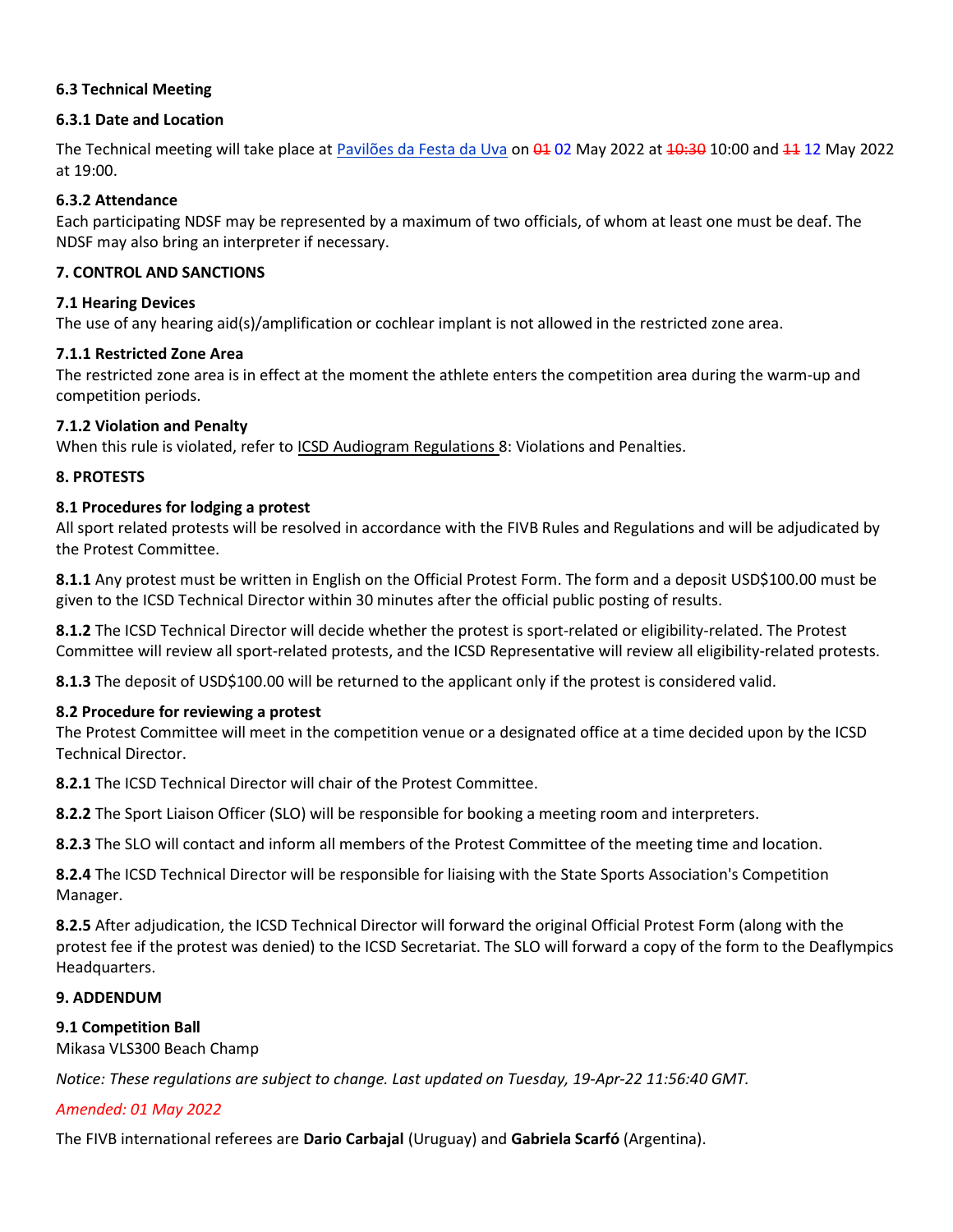#### WOMEN

|                | Group ID Player #1              | <b>Player #2</b>                   | <b>Scoresheet and Results ID</b>  | <b>Nation</b>  | Schedule ID |
|----------------|---------------------------------|------------------------------------|-----------------------------------|----------------|-------------|
| F1             | ZATYLKINA Anna (W)              | CHERNENKO Yuliia (W)               | Zatylkina / Chernenko (UKR-2)     | Ukraine        | UKR-2       |
| F <sub>2</sub> | SUMMERS Kimberly (W)            | EASTWOOD Rachel (W)                | Summers / Eastwood (CAN)          | Canada         | CAN         |
| F <sub>3</sub> | YAROSHEVSKA Yuliia (W)          | RYLOVA Raisa (W)                   | Yaroshevska / Rylova (UKR-1)      | Ukraine        | UKR-1       |
| F4             | PAVLOVOVA Anna (W)              | ZIDKOVA Oldriska (W)               | Pavlovova / Zidkova (CZE)         | Czech Republic | <b>CZE</b>  |
| F <sub>5</sub> | ALEKNAVICIUTE Birute (W)        | MILKINTAITE Ingrida (W)            | Aleknaviciute / Milkintaite (LTU) | Lithuania      | LTU         |
| <b>Injury</b>  | <b>MEDEIROS Denise Kras (W)</b> | <b>OLIVEIRA Andressa Teles (W)</b> | Medeiros / Oliveira (BRA)         | Brazil         | <b>BRA</b>  |

Note: The ICSD rule requiring at least 5 nations from at least 2 regions is waived for the women's competition. (ICSD - Yukata Osugi)

#### MEN

|                | Group ID Player #1           | Player #2                     | <b>Scoresheet and Results ID</b>   | <b>Nation</b>  | <b>Schedule ID</b> |
|----------------|------------------------------|-------------------------------|------------------------------------|----------------|--------------------|
| A1             | MONTEIRO Jorge (M)           | DOS SANTOS Lucas Jambeiro (M) | Monteiro / Dos Santos (BRA)        | <b>Brazil</b>  | <b>BRA</b>         |
| A2             | <b>KURZMANN Bernhard (M)</b> | <b>GRATH Benedikt (M)</b>     | Kurzmann / Grath (AUT)             | Austria        | <b>AUT</b>         |
| A <sub>3</sub> | AHOLA Jussi (M)              | ROPPONEN Antti Juhani (M)     | Ahola / Ropponen (FIN)             | Finland        | <b>FIN</b>         |
| A4             | AMOAKWA Titus (M)            | AMEGASHIE Eugene (M)          | Amoakwa / Amegashie (GHA-1)        | Ghana          | GHA-1              |
|                |                              |                               |                                    |                |                    |
| <b>B1</b>      | SUDY Marko (M)               | <b>SCHMIDT Maximilian (M)</b> | Sudy / Schmidt (GER-2)             | Germany        | GER-2              |
| <b>B2</b>      | <b>KESHAVARZ Mehrad (M)</b>  | KHIRANDISH Hesamoddin (M)     | Keshavarz / Khirandish (IRI)       | <b>Iran</b>    | IRI                |
| B <sub>3</sub> | TAABER Mihkel (M)            | SEPP Martin (M)               | Taaber / Sepp (EST)                | Estonia        | <b>EST</b>         |
| <b>B4</b>      | IMAI Yuta (M)                | SEI Tatsuya (M)               | Imai / Sei (JPN-1)                 | Japan          | JPN-1              |
|                |                              |                               |                                    |                |                    |
| C1             | <b>KWASHIE Blasius (M)</b>   | <b>OPOKU Albert (M)</b>       | Kwashie / Opoku (GHA-2)            | Ghana          | GHA-2              |
| C <sub>2</sub> | ZIDEK Jan (M)                | <b>BAMBAS Simon (M)</b>       | Zidek / Bambs (CZE-1)              | Czech Republic | $CZE-1$            |
| C <sub>3</sub> | PAHLER Max (M)               | TEMPLIN Hendrik (M)           | Pahler / Templin (GER-1)           | Germany        | GER-1              |
| C <sub>4</sub> | TSAPKALENKO Mykola (M)       | POLTORATSKYI Oleksandr (M)    | Tsapkalenko / Poltoratskyi (UKR-1) | Ukraine        | UKR-1              |
| C <sub>5</sub> | SMITH Vaunn (M)              | MOLENAAR Ian Anthony (M)      | Smith / Molenaar (CAN)             | Canada         | <b>CAN</b>         |
|                |                              |                               |                                    |                |                    |
| D <sub>1</sub> | ZIDEK Jan (M)                | <b>SKOPOVY Simon (M)</b>      | Zidek / Skopovy (CZE-2)            | Czech Republic | $CZE-2$            |
| D <sub>2</sub> | <b>AQUILANI Valerio (M)</b>  | MUSACCHIO Luigi (M)           | Aquilani / Musacchio (ITA)         | Italy          | <b>ITA</b>         |
| D <sub>3</sub> | TARASOV Serhii (M)           | RENKAS Dmytrii (M)            | Tarasov / Renkas (UKR-2)           | Ukraine        | UKR-2              |
| D4             | YAMAMOTO Masataka (M)        | TAKEMURA Norihiko (M)         | Yamamoto / Takemura (JPN-2)        | Japan          | JPN-2              |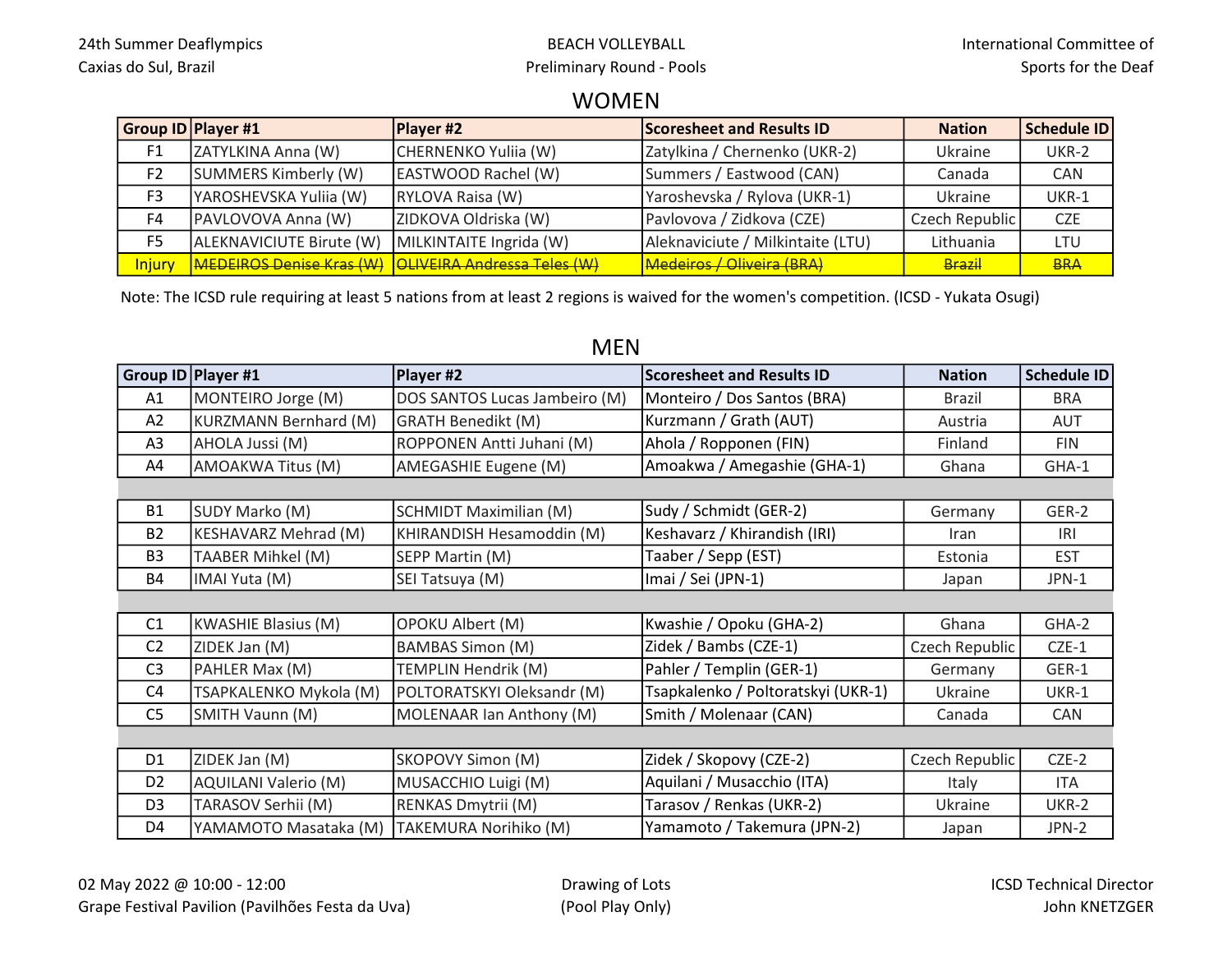| <b>MEN</b>       |                       |       |        |                |                 |                                    |                |                                                    |                         | Result         |                  | Set 1           |                 | Set 2           | Set 3                                                          |                 |
|------------------|-----------------------|-------|--------|----------------|-----------------|------------------------------------|----------------|----------------------------------------------------|-------------------------|----------------|------------------|-----------------|-----------------|-----------------|----------------------------------------------------------------|-----------------|
| Match            |                       |       | Actual |                |                 |                                    |                |                                                    |                         |                |                  |                 |                 |                 |                                                                |                 |
| No.              | Date                  | Time  | Time   | Court          |                 | Team 1                             |                | Team 2                                             |                         |                |                  |                 |                 |                 | Team 1  Team 2  Team 1  Team 2  Team 1  Team 2  Team 1  Team 2 |                 |
| M <sub>1</sub>   | 4-May 09:30           |       |        | -1             |                 | C3 Pahler / Templin (GER-1)        |                | C4 Tsapkalenko / Poltoratskyi (UKR-1)              | 0                       |                | 10 <sup>1</sup>  | 21              | 17              |                 |                                                                |                 |
| $\overline{M2}$  | 4-May 09:30           |       |        | $\overline{2}$ | C1              | Kwashie / Opoku (GHA-2)            |                | C <sub>2</sub> Zidek / Bambas (C <sub>ZE</sub> -1) | $\overline{0}$          |                | 5                | 21              |                 | 21              |                                                                |                 |
| M <sub>3</sub>   | 4-May                 | 10:20 |        | $\mathbf{1}$   | A <sub>3</sub>  | Ahola / Ropponen (FIN)             | A4             | Amoakwa / Amegashie (GHA-1)                        | $\overline{\mathbf{2}}$ | 0              | $\overline{21}$  | 6l              | 21              | $\overline{12}$ |                                                                |                 |
| M4               | 4-May                 | 10:20 |        | $\overline{2}$ | A <sub>1</sub>  | Monteiro / Dos Santos (BRA)        |                | A2 Kurzmann / Grath (AUT)                          | 0                       |                | $\overline{10}$  | 21              | 8               | 21              |                                                                |                 |
| M <sub>5</sub>   | 4-May 11:10           |       |        | $\mathbf{1}$   | B <sub>3</sub>  | Taaber / Sepp (EST)                |                | B4 Imai / Sei (JPN-1)                              | $\overline{\mathbf{2}}$ | 0              | 21               | 0               | 21              | $\overline{0}$  |                                                                |                 |
| M <sub>6</sub>   | 4-May                 | 11:10 |        | $\overline{2}$ | <b>B1</b>       | Sudy / Schmidt (GER-2)             | <b>B2</b>      | Keshavarz / Khirandish (IRI)                       | 1                       | $\overline{2}$ | 15               | 21              | $\overline{21}$ | 15              | 11                                                             | 15              |
| M7               | 4-May 12:00           |       |        | $\mathbf{1}$   | $\overline{C2}$ | Zidek / Bambas (CZE-1)             |                | C5 Smith / Molenaar (CAN)                          | $\overline{2}$          | 0              | $\overline{21}$  | $\overline{11}$ | $\overline{21}$ | 11              |                                                                |                 |
| M <sub>8</sub>   | 4-May 13:00           |       |        | $\mathbf{1}$   | D <sub>3</sub>  | Tarasov / Renkas (UKR-2)           |                | D4 Yamamoto / Takemura (JPN-2)                     | 2                       | $\Omega$       | $\overline{21}$  | $\overline{0}$  | $\overline{21}$ | $\overline{0}$  |                                                                |                 |
| M <sub>9</sub>   | 4-Mavl                | 13:00 |        | 2              | D <sub>1</sub>  | Zidek / Skopovy (CZE-2)            |                | D2 Aquilani / Musacchio (ITA)                      | $\overline{0}$          | $\mathbf 2$    | $\overline{16}$  | 21              | $\overline{13}$ | 21              |                                                                |                 |
| M <sub>10</sub>  | 4-May 14:40           |       | 14:42  | $\overline{2}$ | C5              | Smith / Molenaar (CAN)             |                | C3 Pahler / Templin (GER-1)                        | $\overline{0}$          |                | $6 \overline{6}$ | 21              | 10              | 21              |                                                                |                 |
| M <sub>11</sub>  | 5-May 10:20           |       |        | $\overline{1}$ | <b>B1</b>       | Sudy / Schmidt (GER-2)             |                | B4   Imai / Sei (JPN-1)                            | $\overline{\mathbf{2}}$ | $\mathbf{1}$   | 21               | 15              | $\overline{18}$ | $\overline{21}$ | 15                                                             | 10              |
| M <sub>12</sub>  | 5-May                 | 10:20 |        | 2              | <b>B2</b>       | Keshavarz / Khirandish (IRI)       |                | B3 Taaber / Sepp (EST)                             | $\overline{\mathbf{2}}$ | $\overline{0}$ | 21               | 9               | 21              | $6 \mid$        |                                                                |                 |
| M <sub>13</sub>  | 5-May 11:10 11:31     |       |        | $\mathbf{1}$   | C <sub>1</sub>  | Kwashie / Opoku (GHA-2)            |                | C4 Tsapkalenko / Poltoratskyi (UKR-1)              | $\overline{0}$          |                | $\overline{3}$   | 21              | $\overline{8}$  | 21              |                                                                |                 |
| $\overline{M14}$ | 5-May 11:10           |       |        | $\overline{2}$ | C <sub>2</sub>  | Zidek / Bambas (CZE-1)             |                | C3 Pahler / Templin (GER-1)                        | $\overline{\mathbf{2}}$ | 0              | $\overline{21}$  | 19              | $\overline{21}$ | 17              |                                                                |                 |
| M <sub>15</sub>  | 5-May 12:00           |       |        | $\mathbf{1}$   | D <sub>1</sub>  | Zidek / Skopovy (CZE-2)            |                | D4 Yamamoto / Takemura (JPN-2)                     | $\overline{\mathbf{2}}$ | 0              | $\overline{21}$  | $\overline{12}$ | $\overline{21}$ | 13              |                                                                |                 |
| M <sub>16</sub>  | 5-May 12:00           |       | 12:08  | $\overline{2}$ | D <sub>2</sub>  | Aquilani / Musacchio (ITA)         |                | D3 Tarasov / Renkas (UKR-2)                        | $\overline{0}$          |                | $\overline{14}$  | $\overline{21}$ | $\overline{16}$ | $\overline{21}$ |                                                                |                 |
| M <sub>17</sub>  | 5-May 13:00           |       | 13:01  | $\mathbf{1}$   | A <sub>1</sub>  | Monteiro / Dos Santos (BRA)        | A4             | Amoakwa / Amegashie (GHA-1)                        | $\overline{0}$          |                | 11               | 21              | $\overline{19}$ | 21              |                                                                |                 |
| M <sub>18</sub>  | 5-May 13:00           |       |        | $\overline{2}$ |                 | A2 Kurzmann / Grath (AUT)          | A3             | Ahola / Ropponen (FIN)                             | $\overline{0}$          |                | $\overline{13}$  | 21              | $\overline{11}$ | 21              |                                                                |                 |
| M <sub>19</sub>  | 5-May 14:40 14:54     |       |        | $\overline{2}$ | C <sub>5</sub>  | Smith / Molenaar (CAN)             | C <sub>1</sub> | Kwashie / Opoku (GHA-2)                            | $\overline{0}$          |                | $\overline{8}$   | $\overline{21}$ | $\overline{12}$ | $\overline{21}$ |                                                                |                 |
| M20              | 6-May 10:20           |       |        | $\mathbf{1}$   |                 | C3 Pahler / Templin (GER-1)        |                | C1 Kwashie / Opoku (GHA-2)                         | $\overline{\mathbf{2}}$ | $\overline{0}$ | 21               | $\overline{2}$  | 21              | 5 <sup>1</sup>  |                                                                |                 |
| M21              | 6-May 10:20           |       |        | 2              | C <sub>4</sub>  | Tsapkalenko / Poltoratskyi (UKR-1) |                | C2 Zidek / Bambas (CZE-1)                          | $\overline{2}$          | $\overline{0}$ | $\overline{21}$  | $\overline{15}$ | 21              | 11              |                                                                |                 |
| M22              | 6-May 11:10           |       |        | $\mathbf{1}$   | D <sub>3</sub>  | Tarasov / Renkas (UKR-2)           |                | D1 Zidek / Skopovy (CZE-2)                         | $\overline{\mathbf{2}}$ | 0              | $\overline{21}$  | 18              | $\overline{21}$ | 13              |                                                                |                 |
| M23              | 6-Mavl                | 11:10 |        | $\overline{2}$ | D <sub>4</sub>  | Yamamoto / Takemura (JPN-2)        |                | D2 Aquilani / Musacchio (ITA)                      | $\overline{0}$          | 2              | $\overline{9}$   | 21              | $\overline{12}$ | 21              |                                                                |                 |
| M24              | 6-May 12:00           |       |        | $\mathbf{1}$   | A <sub>3</sub>  | Ahola / Ropponen (FIN)             | A <sub>1</sub> | Monteiro / Dos Santos (BRA)                        | $\overline{2}$          | $\Omega$       | 21               | 5 <sup>1</sup>  | 21              | 8 <sup>1</sup>  |                                                                |                 |
| M25              | 6-May 12:00           |       |        | $\overline{2}$ | A4              | Amoakwa / Amegashie (GHA-1)        |                | A2 Kurzmann / Grath (AUT)                          | $\overline{0}$          |                | $\overline{4}$   | 21              | 3               | 21              |                                                                |                 |
| M26              | 6-May 13:00           |       |        | $\mathbf{1}$   | C4              | Tsapkalenko / Poltoratskyi (UKR-1) |                | C5 Smith / Molenaar (CAN)                          | $\overline{\mathbf{2}}$ | $\overline{0}$ | $\overline{21}$  | $\vert 4 \vert$ | $\overline{21}$ | 11              |                                                                |                 |
| $\overline{M27}$ | 6-May 13:50           |       |        | $\mathbf{1}$   | B3              | Taaber / Sepp (EST)                |                | B1 Sudy / Schmidt (GER-2)                          | $\overline{0}$          |                | $\overline{11}$  | 21              | $\overline{7}$  | 21              |                                                                |                 |
| M28              | 6-May 13:50           |       |        | $\overline{2}$ | B4              | Imai / Sei (JPN-1)                 |                | B2 Keshavarz / Khirandish (IRI)                    | $\overline{0}$          |                | $\overline{13}$  | 21              | $\overline{19}$ | $\overline{21}$ |                                                                |                 |
| M29              | 9-May 09:30           |       |        | $\mathbf{1}$   |                 | LL1 Taaber / Sepp (EST)            |                | LL1 Amoakwa / Amegashie (GHA-1)                    | $\overline{\mathbf{2}}$ | $\overline{0}$ | 21               | $\overline{0}$  | 21              | $\overline{0}$  |                                                                |                 |
| M30              | 9-May 10:20           |       |        | $\mathbf{1}$   |                 | LL2 Monteiro / Dos Santos (BRA)    |                | LL2 Smith / Molenaar (CAN)                         | 0                       |                | $\overline{18}$  | 21              | $\overline{12}$ | 21              |                                                                |                 |
| M31              | 9-May 11:10           |       |        | $\mathbf{1}$   |                 | LL3 Zidek / Skopovy (CZE-2)        |                | LL3 Ilmai / Sei (JPN-1)                            | $\overline{\mathbf{2}}$ | $\Omega$       | 21               | $\overline{0}$  | 21              | $\overline{0}$  |                                                                |                 |
| M32              | 9-May 12:00           |       |        | $\mathbf{1}$   |                 | LL4 Pahler / Templin (GER-1)       |                | LL4 Yamamoto / Takemura (JPN-2)                    | 2                       | $\overline{0}$ | 21               | 0               | 21              | $\overline{0}$  |                                                                |                 |
| M33              | 10-May 09:30          |       |        | $\mathbf{1}$   |                 | R12-1 Pahler / Templin (GER-1)     |                | R12-1 Aquilani / Musacchio (ITA)                   | $\overline{\mathbf{2}}$ | $\overline{0}$ | 21               | 13              | 21              | 15              |                                                                |                 |
| M34              | 10-May 10:20          |       |        | $\mathbf{1}$   |                 | R12-2 Zidek / Skopovy (CZE-2)      |                | R <sub>12-2</sub> Sudy / Schmidt (GER-2)           | $\overline{0}$          | $\overline{2}$ | 19               | 21              | 11              | 21              |                                                                |                 |
| M35              | 10-May 11:10 11:13    |       |        | $\mathbf{1}$   |                 | R12-3 Smith / Molenaar (CAN)       |                | R <sub>12-3</sub> Kurzmann / Grath (AUT)           | $\overline{0}$          | $\mathbf 2$    | 8                | 21              | 12              | 21              |                                                                |                 |
| M36              | 10-May 12:00          |       |        | $\mathbf{1}$   |                 | R12-4 Taaber / Sepp (EST)          |                | R <sub>12-4</sub> Zidek / Bambas (CZE-1)           | 히                       |                | $\overline{10}$  | 21              | $\overline{14}$ | $\overline{21}$ |                                                                |                 |
| M37              | 11-May 09:30          |       |        | $\mathbf{1}$   |                 | QF1 Sudy / Schmidt (GER-2)         |                | QF1 Tsapkalenko / Poltoratskyi (UKR-1)             | 0                       |                | 13               | 21              | 10              | 21              |                                                                |                 |
| <b>M38</b>       | 11-May 10:20          |       |        | $\mathbf{1}$   |                 | QF2 Zidek / Bambas (CZE-1)         |                | QF2 Keshavarz / Khirandish (IRI)                   | $\overline{0}$          |                | $\overline{20}$  | $\overline{22}$ | $\overline{17}$ | 21              |                                                                |                 |
| M39              | 11-May 11:10          |       | 11:19  | $\mathbf{1}$   |                 | QF3 Pahler / Templin (GER-1)       |                | QF3 Ahola / Ropponen (FIN)                         | $\overline{\mathbf{2}}$ | 1              | $\overline{10}$  | 21              | 21              | $\overline{18}$ | 15                                                             | $\overline{12}$ |
| M40              | 11-May 12:00          |       | 12:29  | $\mathbf{1}$   |                 | QF4 Kurzmann / Grath (AUT)         |                | QF4 Tarasov / Renkas (UKR-2)                       | $\overline{0}$          |                | $\overline{17}$  | 21              | $\overline{17}$ | $\overline{21}$ |                                                                |                 |
| M41              | 11-May 14:40          |       | 15:20  | $\mathbf{1}$   |                 | CB1 Zidek / Bambas (CZE-1)         |                | CB1 Kurzmann / Grath (AUT)                         | $\overline{\mathbf{2}}$ | $\overline{0}$ | 21               | 13              | 21              | 15              |                                                                |                 |
| M42              | $11$ -May 13:50 14:10 |       |        | $\mathbf{1}$   |                 | CB2 Sudy / Schmidt (GER-2)         |                | CB2 Ahola / Ropponen (FIN)                         | $\mathbf{1}$            | $\overline{2}$ | $\overline{16}$  | $\overline{21}$ | $\overline{21}$ | $\overline{19}$ | $\overline{12}$                                                | 15              |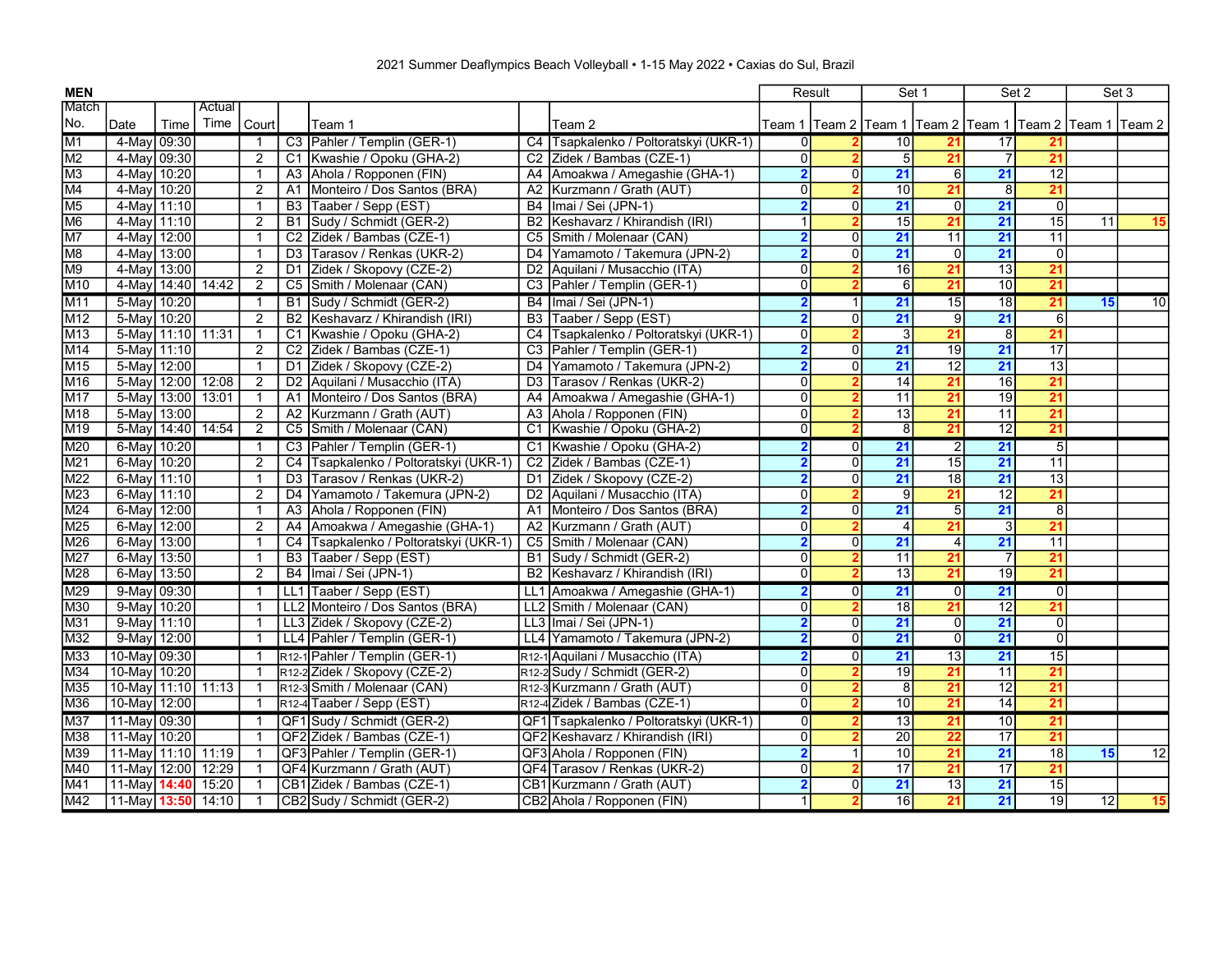| <b>MEN</b>      |                    |      |            |  |                                        |                                  | Result | Set 1 |                 |                 | Set 2 | Set 3                                                          |
|-----------------|--------------------|------|------------|--|----------------------------------------|----------------------------------|--------|-------|-----------------|-----------------|-------|----------------------------------------------------------------|
| Match           |                    |      | Actual     |  |                                        |                                  |        |       |                 |                 |       |                                                                |
| IN <sub>o</sub> | <b>I</b> Date      | Time | Time Court |  | Team 1                                 | Team 2                           |        |       |                 |                 |       | Team 1  Team 2  Team 1  Team 2  Team 1  Team 2  Team 1  Team 2 |
| M43             | 12-May 12:30       |      | 12:35      |  | SF1 Keshavarz / Khirandish (IRI)       | SF1 Tarasov / Renkas (UKR-2)     |        | 19    |                 | 10 I            |       |                                                                |
| M44             | 12-May 13:30       |      |            |  | SF2 Tsapkalenko / Poltoratskyi (UKR-1) | SF2 Pahler / Templin (GER-1)     |        |       | 151             |                 |       |                                                                |
| M45             | 12-May 14:30       |      |            |  | 7/8 Sudy / Schmidt (GER-2)             | 7/8   Kurzmann / Grath (AUT)     |        |       | 20 I            |                 |       |                                                                |
| M46             | 12-May 13:30       |      |            |  | 5/6 Ahola / Ropponen (FIN)             | 5/6 Zidek / Bambas (CZE-1)       |        | 19    |                 | 18 <sub>l</sub> |       |                                                                |
| <b>IM47</b>     | 13-May 11:00       |      |            |  | 3/4 Pahler / Templin (GER-1)           | 3/4 Keshavarz / Khirandish (IRI) |        |       | 19 <sup>l</sup> |                 | 16 I  |                                                                |
| M48             | 13-May 13:00 13:11 |      |            |  | Tsapkalenko / Poltoratskyi (UKR-1)     | F   Tarasov / Renkas (UKR-2)     | υı     |       | 16              |                 | 22    |                                                                |
|                 |                    |      |            |  |                                        |                                  |        |       |                 |                 |       |                                                                |

48 | 25% | 25% | 25% | 25% | 25% | 25% | 25% | 25% | 25% | 25% | 25% | 25% | 25% | 25% | 25% | 25% | 25% | 25 Games Late 3-set

| <b>WOMEN</b>    |                      |      |                   |           |                |                                         |                |                                       |    | Result | Set 1           |                 |                 | Set 2           |    | Set 3                                                          |
|-----------------|----------------------|------|-------------------|-----------|----------------|-----------------------------------------|----------------|---------------------------------------|----|--------|-----------------|-----------------|-----------------|-----------------|----|----------------------------------------------------------------|
| IMatch          |                      |      | Actual            |           |                |                                         |                |                                       |    |        |                 |                 |                 |                 |    |                                                                |
| INo.            | <b>IDate</b>         | Time | Time              | l Court l |                | Team 1                                  |                | Team 2                                |    |        |                 |                 |                 |                 |    | Team 1  Team 2  Team 1  Team 2  Team 1  Team 2  Team 1  Team 2 |
| W <sub>1</sub>  | 4-May 13:50          |      |                   |           |                | F2 Summers / Eastwood (CAN)             |                | F5 Aleknaviciute / Milkintaite (LTU)  |    |        |                 |                 |                 |                 |    |                                                                |
| W <sub>2</sub>  |                      |      | 4-May 13:50 13:59 |           |                | F3 Yaroshevska / Rylova (UKR-1)         |                | F4 Pavlovova / Zidkova (CZE)          |    |        | 21              | 6 <sup>1</sup>  |                 | 12              |    |                                                                |
| lW <sub>3</sub> | 5-May 09:30          |      |                   |           |                | F5 Aleknaviciute / Milkintaite (LTU)    | F <sub>3</sub> | Yaroshevska / Rylova (UKR-1)          | ΟI |        | 9               | 21              | 17 <sub>h</sub> | 21 <sub>1</sub> |    |                                                                |
| lW4             | 5-May 09:30          |      |                   |           | F1             | Zatylkina / Chernenko (UKR-2)           |                | F2 Summers / Eastwood (CAN)           |    |        | 21              |                 |                 |                 |    |                                                                |
| lw5             | 5-May 13:50          |      | 13:53             |           |                | F3 Yaroshevska / Rylova (UKR-1)         |                | F1 Zatylkina / Chernenko (UKR-2)      |    |        | 17              | 21              | 18 <sub>l</sub> |                 |    |                                                                |
| W <sub>6</sub>  | 5-May 13:50          |      |                   |           |                | F4   Pavlovova / Zidkova (CZE)          |                | F5 Aleknaviciute / Milkintaite (LTU)  |    |        | 21              | $1\overline{3}$ | 13 <sub>l</sub> | 21              | 12 | 15                                                             |
| W7              | 6-May 09:30 09:31    |      |                   |           | F <sub>1</sub> | Zatylkina / Chernenko (UKR-2)           |                | F4 Pavlovova / Zidkova (CZE)          |    |        | 21              |                 |                 | 12              |    |                                                                |
| W8              | 6-May 09:30          |      |                   |           |                | F2 Summers / Eastwood (CAN)             | F3             | Yaroshevska / Rylova (UKR-1)          |    |        |                 |                 | 10 <sup>1</sup> |                 |    |                                                                |
| W <sub>9</sub>  | 6-May 14:40          |      |                   |           |                | F4 Pavlovova / Zidkova (CZE)            |                | F2 Summers / Eastwood (CAN)           |    |        | 21              |                 |                 | 11 <sub>1</sub> |    |                                                                |
| W <sub>10</sub> | 6-May  14:40         |      |                   |           |                | F5   Aleknaviciute / Milkintaite (LTU)  |                | F1 Zatylkina / Chernenko (UKR-2)      | ΩI |        | 15 <sub>1</sub> | 21              | 12 <sub>l</sub> | 21              |    |                                                                |
| W11             | 11-May 13:00         |      | 13:25             |           |                | LL   Pavlovova / Zidkova (CZE)          |                | LL Summers / Eastwood (CAN)           |    |        | 21              | 16              | 21              |                 |    |                                                                |
| IW12            | 12-May 10:00         |      | 10:15             |           |                | SF1 Yaroshevska / Rylova (UKR-1)        |                | SF1 Aleknaviciute / Milkintaite (LTU) |    |        | 21              | 14              | 18              | 21              |    |                                                                |
| lW13            | 12-May 11:00   11:13 |      |                   |           |                | SF2 Zatylkina / Chernenko (UKR-2)       |                | SF2 Pavlovova / Zidkova (CZE)         |    |        | 21              | 13              | 21              | 91              |    |                                                                |
| W14             | 13-May 10:00         |      |                   |           |                | 3/4   Aleknaviciute / Milkintaite (LTU) | $3/4$          | Pavlovova / Zidkova (CZE)             |    |        | 21              | -9 I            | 21              | 11              |    |                                                                |
| lW15            | 13-May│12:00│        |      |                   |           |                | Yaroshevska / Rylova (UKR-1)            |                | F Zatylkina / Chernenko (UKR-2)       |    |        | 22              | 20 <sub>l</sub> | 13 <sub>h</sub> |                 |    | 11                                                             |

15 | 40% | 40% | 20% | 20% | 20% | 20% | 20% | 20% | 20% | 20% | 20% | 20% | 20% | 20% | 20% | 20% | 20% | 20% Games Late 3-set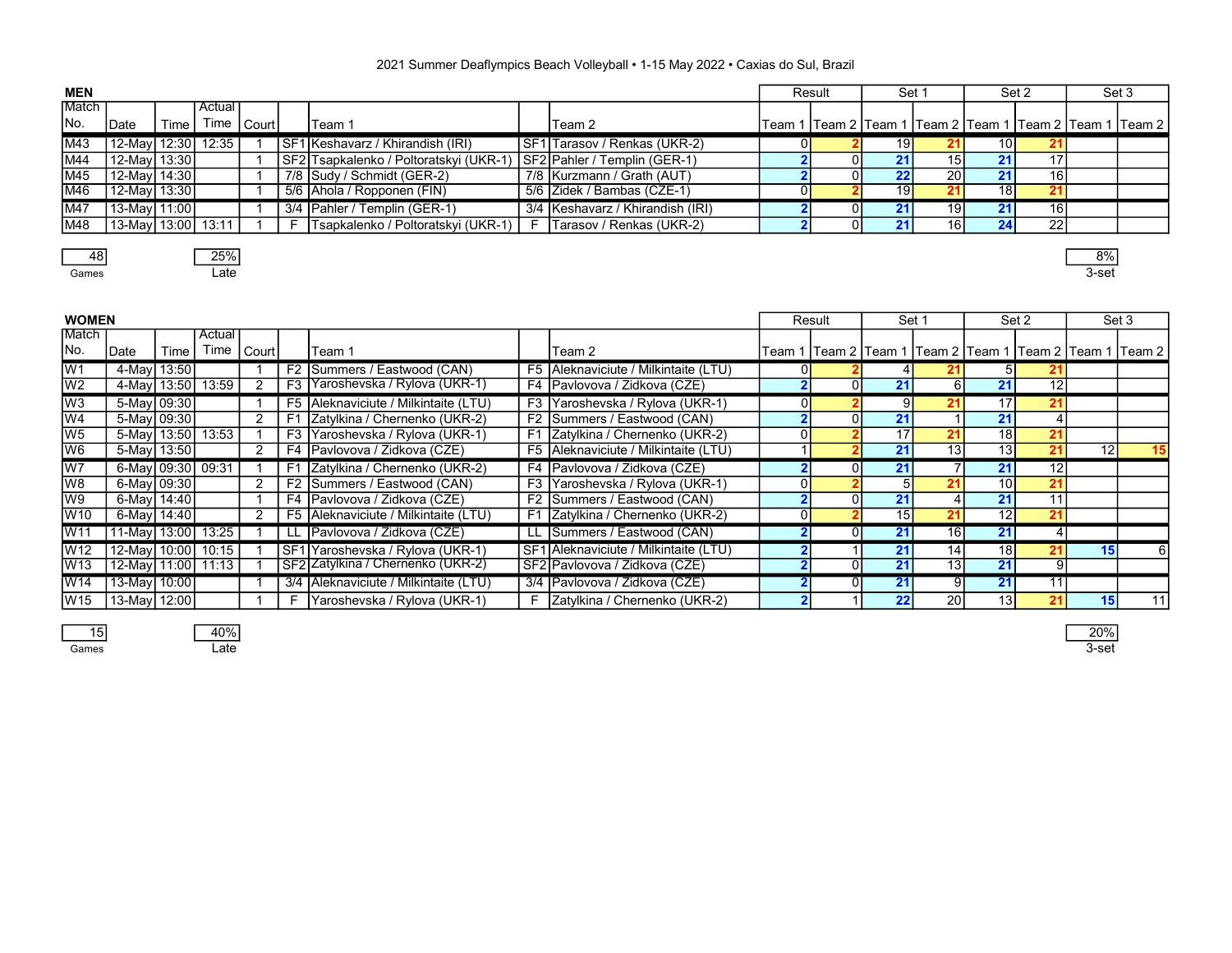Pool Play - Men

|                | Group A                 | <b>BRA</b>                                     | <b>AUT</b>                   |                | <b>FIN</b>                       |              | GHA (1)                        |                | x                   |                           |       | Matches |                 |               |                | Sets         |            |     | Points         |             |      |
|----------------|-------------------------|------------------------------------------------|------------------------------|----------------|----------------------------------|--------------|--------------------------------|----------------|---------------------|---------------------------|-------|---------|-----------------|---------------|----------------|--------------|------------|-----|----------------|-------------|------|
| Draw           | Set#                    | $\overline{2}$<br>$\mathbf{3}$                 | $\overline{2}$               | 3              | $\overline{2}$                   | 3            | $\overline{2}$<br>$\mathbf{1}$ | 3              | $2^{\circ}$         | 3                         | Total | Won     | Lost            | <b>Points</b> | Won            | Lost         | Ratio      | Won | Lost           | Ratio       | Rank |
|                | <b>BRA</b>              |                                                | $10$   8                     |                | 8<br>5                           |              | 21 21                          |                |                     |                           |       |         |                 |               |                |              |            |     |                |             |      |
| IA1            | Sets won                |                                                |                              | 0              |                                  | 0            |                                | $\overline{2}$ |                     | 0                         | 3     |         | 2               | 4             | 2              | 4            | 0.500      | 73  | 114            | $0.640$ 3   |      |
|                | Matches won             |                                                |                              | $\Omega$       |                                  | $\Omega$     |                                | $\overline{1}$ |                     | $\overline{0}$            |       |         |                 |               |                |              |            |     |                |             |      |
|                | <b>AUT</b>              | 21 21                                          |                              |                | 13 11                            |              | 21 21                          |                |                     |                           |       |         |                 |               |                |              |            |     |                |             |      |
| A2             | Sets won                | $\overline{2}$                                 |                              |                |                                  | 0            |                                | $\overline{2}$ |                     | $\mathbf 0$               | 3     | 2       |                 | 5             | 4              | 2            | 2.000      | 108 | 67             | $1.612$ 2   |      |
|                | Matches won             |                                                |                              |                |                                  | $\Omega$     |                                | $\overline{1}$ |                     | $\overline{0}$            |       |         |                 |               |                |              |            |     |                |             |      |
|                | <b>FIN</b>              | $21 \, 21$                                     | 21 21                        |                |                                  |              | 21 21                          |                |                     |                           |       |         |                 |               |                |              |            |     |                |             |      |
| A3             | Sets won                | $\overline{2}$                                 |                              | $\overline{c}$ |                                  |              |                                | $\overline{2}$ |                     | $\mathbf 0$               | 3     | 3       | 0               | 6             | 6              | $\Omega$     | <b>MAX</b> | 126 | 55             | 2.291       |      |
|                | Matches won             |                                                |                              |                |                                  |              |                                | $\overline{1}$ |                     | $\overline{0}$            |       |         |                 |               |                |              |            |     |                |             |      |
|                | GHA(1)                  | 11 19                                          | $4 \mid 3 \mid$              |                | $6 \mid 12 \mid$                 |              |                                |                |                     |                           |       |         |                 |               |                |              |            |     |                |             |      |
| A4             | Sets won                | 0                                              |                              | 0              |                                  | 0            |                                |                |                     | 0                         | 3     | 0       | 3               | 3             | 0              | 6            | 0.000      | 55  | 126            | $0.437$   4 |      |
|                | Matches won             | $\Omega$                                       |                              | $\overline{0}$ |                                  | $\mathbf{0}$ |                                |                |                     | $\mathbf{0}$              |       |         |                 |               |                |              |            |     |                |             |      |
|                |                         |                                                |                              |                |                                  |              |                                |                |                     |                           |       |         |                 |               |                |              |            |     |                |             |      |
|                |                         |                                                |                              |                |                                  |              |                                |                |                     |                           |       |         |                 |               |                |              |            |     |                |             |      |
|                | Group B<br>Set#         | GER(2)<br>$\overline{2}$<br>$\mathbf{3}$<br>-1 | <b>IRI</b><br>$\overline{2}$ | 3              | <b>EST</b>                       | 3            | JPN(1)<br>$\overline{2}$       | $\mathbf{3}$   | X<br>2 <sup>1</sup> | $\mathbf{3}$              | Total | Won     | Matches<br>Lost |               | Won            | Sets<br>Lost | Ratio      | Won | Points<br>Lost |             |      |
| Draw           |                         |                                                |                              |                | $\overline{2}$<br>$11$   21   21 |              | 18 <br>21                      | 15             |                     |                           |       |         |                 | Points        |                |              |            |     |                | Ratio       | Rank |
| B1             | GER(2)<br>Sets won      |                                                | 15 21                        |                |                                  | 2            |                                | $\overline{2}$ |                     | $\mathbf 0$               | 3     | 2       | 1               | 5             | 5              | 3            | 1.667      | 143 | 115            | $1.243$ 2   |      |
|                | Matches won             |                                                |                              | $\mathbf{0}$   |                                  |              |                                | $\overline{1}$ |                     | $\overline{\mathfrak{o}}$ |       |         |                 |               |                |              |            |     |                |             |      |
|                | IRI                     | 21   15   15                                   |                              |                | 21 21                            |              | 21 21                          |                |                     |                           |       |         |                 |               |                |              |            |     |                |             |      |
| B <sub>2</sub> | Sets won                | 2                                              |                              |                |                                  | 2            |                                | $\overline{c}$ |                     | $\mathbf 0$               | 3     | 3       | 0               | 6             | 6              |              | 6.000      | 135 | 94             | $1.436$   1 |      |
|                | Matches won             |                                                |                              |                |                                  |              |                                | $\overline{1}$ |                     | $\overline{\mathfrak{o}}$ |       |         |                 |               |                |              |            |     |                |             |      |
|                | <b>EST</b>              | $11$ $7$                                       | 9<br>$\sqrt{6}$              |                |                                  |              | 21 21                          |                |                     |                           |       |         |                 |               |                |              |            |     |                |             |      |
| <b>B3</b>      | Sets won                | 0                                              |                              | 0              |                                  |              |                                | $\overline{2}$ |                     | $\mathbf 0$               | 3     |         | $\overline{2}$  | 4             | $\overline{2}$ | 4            | 0.500      | 33  | 84             | $0.393$ 3   |      |
|                | Matches won             | $\overline{0}$                                 |                              | $\overline{0}$ |                                  |              |                                | $\overline{1}$ |                     | $\overline{\mathfrak{o}}$ |       |         |                 |               |                |              |            |     |                |             |      |
|                | <b>JPN (1)</b>          | 15 21 10 13 19                                 |                              |                | $01$ 0                           |              |                                |                |                     |                           |       |         |                 |               |                |              |            |     |                |             |      |
| <b>B4</b>      | Sets won<br>Matches won | $\mathbf 0$                                    |                              | $\mathbf 0$    |                                  | 0<br>0       |                                |                |                     | 0<br>$\mathbf 0$          | 3     | 0       | 3               | 2             |                | 6            | 0.167      | 78  | 138            | $0.565$   4 |      |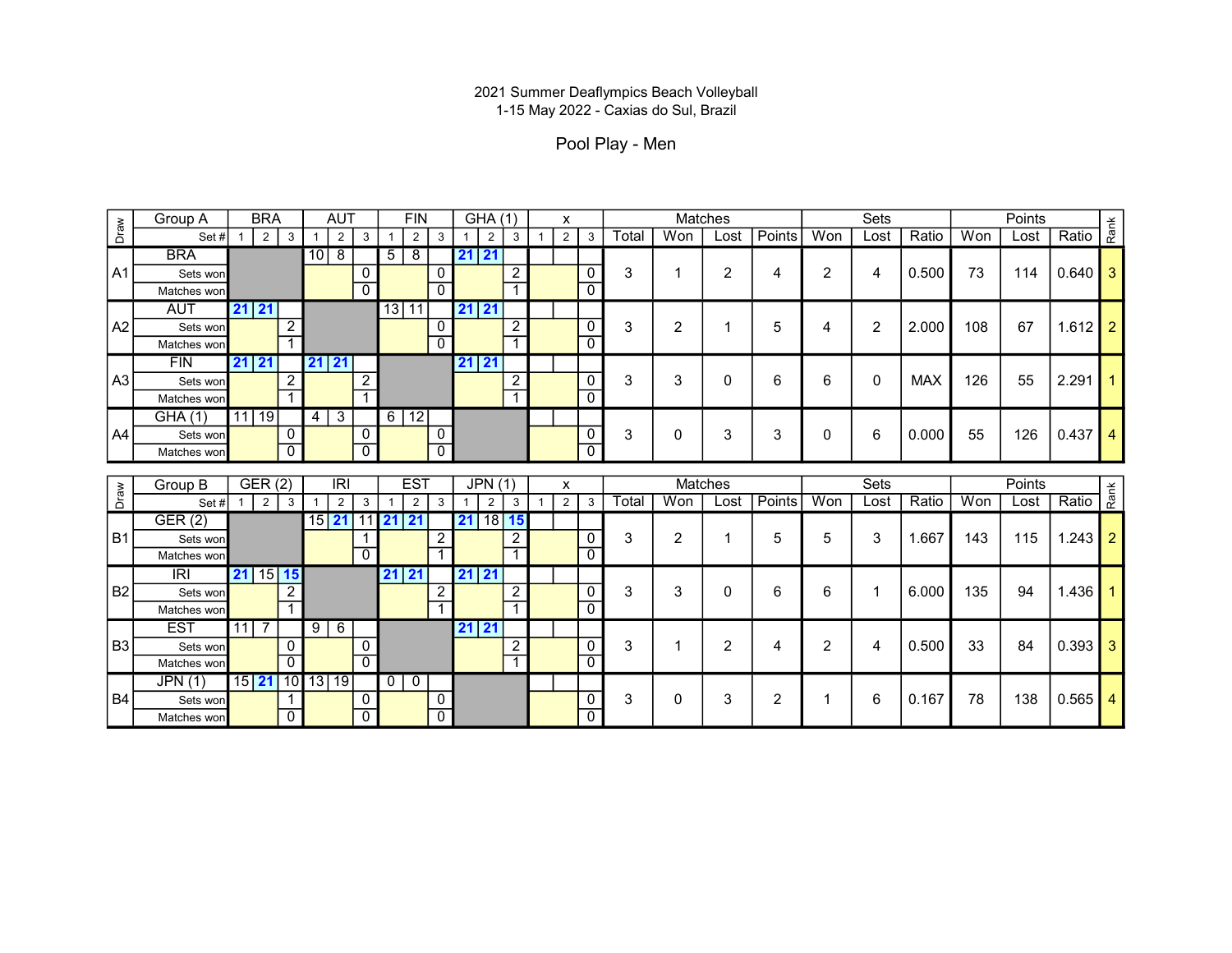Pool Play - Men

|                | Group C                 | GHA(2)                                                | CZE(1)              |                     | <b>GER (1)</b>                   |                     |       | <b>UKR (1)</b>                    |   | CAN                 |                             |       |          | Matches        |        |                | Sets         |            |     | Points |                 |      |
|----------------|-------------------------|-------------------------------------------------------|---------------------|---------------------|----------------------------------|---------------------|-------|-----------------------------------|---|---------------------|-----------------------------|-------|----------|----------------|--------|----------------|--------------|------------|-----|--------|-----------------|------|
| Draw           | Set#                    | $\vert$ 2<br>$\mathbf{3}$                             | 2<br>$\overline{1}$ | 3                   | 2                                | 3                   |       | 2<br>$\mathbf{3}$                 |   | 2 <sup>1</sup>      | 3                           | Total | Won      | Lost           | Points | Won            | Lost         | Ratio      | Won | Lost   | Ratio           | Rank |
|                | GHA(2)                  |                                                       | $\overline{7}$<br>5 |                     | $\overline{2}$<br>5              |                     | 3     | 8                                 | 8 | 12                  |                             |       |          |                |        |                |              |            |     |        |                 |      |
| C1             | Sets won                |                                                       |                     | 0                   |                                  | 0                   |       | $\mathbf{0}$                      |   |                     | 0                           | 4     | $\Omega$ | 4              | 4      | 0              | 8            | 0.000      | 50  | 168    | $0.298$ 5       |      |
|                | Matches won             |                                                       |                     | $\mathbf{0}$        |                                  |                     |       | $\mathbf{0}$                      |   |                     | $\overline{0}$              |       |          |                |        |                |              |            |     |        |                 |      |
|                | CZE(1)                  | $21 \ 21$                                             |                     |                     | 21 21                            |                     | 15 11 |                                   |   | 21 21               |                             |       |          |                |        |                |              |            |     |        |                 |      |
| C <sub>2</sub> | Sets won                | 2                                                     |                     |                     |                                  | 2                   |       | $\mathbf 0$                       |   |                     | 2                           | 4     | 3        |                |        | 6              | 2            | 3.000      | 152 | 112    | 1.357           |      |
|                | Matches won             |                                                       |                     |                     |                                  |                     |       | $\overline{0}$                    |   |                     |                             |       |          |                |        |                |              |            |     |        |                 |      |
|                | GER(1)                  | 21 21                                                 | 19 17               |                     |                                  |                     | 10 17 |                                   |   | 21 21               |                             |       |          |                |        |                |              |            |     |        |                 |      |
| C <sub>3</sub> | Sets won                | 2                                                     |                     | $\Omega$            |                                  |                     |       | $\mathbf{0}$                      |   |                     | $\overline{2}$              | 4     | 2        | $\overline{2}$ | 6      | 4              | 4            | 1.000      | 147 | 107    | $1.374$ 3       |      |
|                | Matches won             |                                                       |                     | $\overline{0}$      |                                  |                     |       | $\overline{0}$                    |   |                     |                             |       |          |                |        |                |              |            |     |        |                 |      |
|                | UKR(1)                  | 21 21                                                 | 21 21               |                     | 21 21                            |                     |       |                                   |   | 21 21               |                             |       |          |                |        |                |              |            |     |        |                 |      |
| <sub>C4</sub>  | Sets won                | $\overline{2}$                                        |                     | $\overline{2}$      |                                  | $\overline{2}$      |       |                                   |   |                     | $\overline{2}$              | 4     | 4        | 0              | 8      | 8              | 0            | <b>MAX</b> | 168 | 79     | 2.127           |      |
|                | Matches won             |                                                       |                     |                     |                                  |                     |       |                                   |   |                     | 7                           |       |          |                |        |                |              |            |     |        |                 |      |
|                | CAN                     | 21 21                                                 | $11$   11           |                     | $6 \mid 10$                      |                     | 4 11  |                                   |   |                     |                             |       |          |                |        |                |              |            |     |        |                 |      |
|                |                         |                                                       |                     |                     |                                  |                     |       |                                   |   |                     |                             |       |          |                |        |                |              |            |     |        |                 |      |
| C <sub>5</sub> | Sets won                | $\overline{2}$                                        |                     | 0                   |                                  | 0                   |       | $\mathbf{0}$                      |   |                     |                             | 4     |          | 3              | 5      | $\overline{2}$ | 6            | 0.333      | 95  | 146    | 0.651           |      |
|                | Matches won             |                                                       |                     | $\overline{0}$      |                                  |                     |       | $\overline{0}$                    |   |                     |                             |       |          |                |        |                |              |            |     |        |                 |      |
|                |                         |                                                       | <b>ITA</b>          |                     |                                  |                     |       |                                   |   |                     |                             |       | Matches  |                |        |                |              |            |     | Points |                 |      |
|                | Group D<br>Set#         | CZE(2)<br>$\vert$ 2<br>$\mathbf{3}$<br>$\overline{1}$ | $\overline{1}$      | $\mathbf{3}$        | <b>UKR (2)</b><br>$\mathbf{1}$   | $\mathbf{3}$        | -1    | JPN(2)<br>$\overline{\mathbf{3}}$ |   | x<br>$\overline{2}$ | $\overline{3}$              | Total | Won      | Lost           | Points | Won            | Sets<br>Lost | Ratio      | Won | Lost   | Ratio           |      |
| Draw           |                         |                                                       | $\overline{2}$      |                     | $\overline{2}$                   |                     |       | 2                                 |   |                     |                             |       |          |                |        |                |              |            |     |        |                 | Rank |
| D1             | CZE(2)<br>Sets won      |                                                       | 16 13               | 0                   | 18 13                            | 0                   | 21 21 | $\overline{2}$                    |   |                     | 0                           | 3     |          | $\overline{2}$ | 4      | $\overline{2}$ | 4            | 0.500      | 102 | 109    | $0.936$ 3       |      |
|                | Matches won             |                                                       |                     | $\Omega$            |                                  |                     |       | $\overline{1}$                    |   |                     | $\overline{0}$              |       |          |                |        |                |              |            |     |        |                 |      |
|                | <b>ITA</b>              | 21 21                                                 |                     |                     | 14 16                            |                     | 21 21 |                                   |   |                     |                             |       |          |                |        |                |              |            |     |        |                 |      |
| D <sub>2</sub> | Sets won                | 2                                                     |                     |                     |                                  | 0                   |       | $\overline{2}$                    |   |                     | $\overline{0}$              | 3     | 2        |                | 5      | 4              | 2            | 2.000      | 114 | 92     | 1.239           |      |
|                | Matches won             |                                                       |                     |                     |                                  |                     |       | $\overline{1}$                    |   |                     | $\overline{0}$              |       |          |                |        |                |              |            |     |        |                 |      |
|                | UKR(2)                  | 21 21                                                 | 21 21               |                     |                                  |                     | 21 21 |                                   |   |                     |                             |       |          |                |        |                |              |            |     |        |                 |      |
|                | Sets won                | 2                                                     |                     | 2                   |                                  |                     |       | 2                                 |   |                     | 0                           | 3     | 3        | 0              | 6      | 6              | $\mathbf{0}$ | <b>MAX</b> | 84  | 61     | 1.377 $\vert$ 1 |      |
| D3             | Matches won             |                                                       |                     |                     |                                  |                     |       | $\overline{1}$                    |   |                     | $\overline{0}$              |       |          |                |        |                |              |            |     |        |                 |      |
|                | JPN(2)                  | 12 13                                                 | 9 12                |                     | 0 <sup>1</sup><br>$\overline{0}$ |                     |       |                                   |   |                     |                             |       |          |                |        |                |              |            |     |        |                 |      |
| D4             | Sets won<br>Matches won | 0<br>$\overline{0}$                                   |                     | 0<br>$\overline{0}$ |                                  | 0<br>$\overline{0}$ |       |                                   |   |                     | $\pmb{0}$<br>$\overline{0}$ | 3     | 0        | 3              | 2      | 0              | 6            | 0.000      | 46  | 126    | 0.365           |      |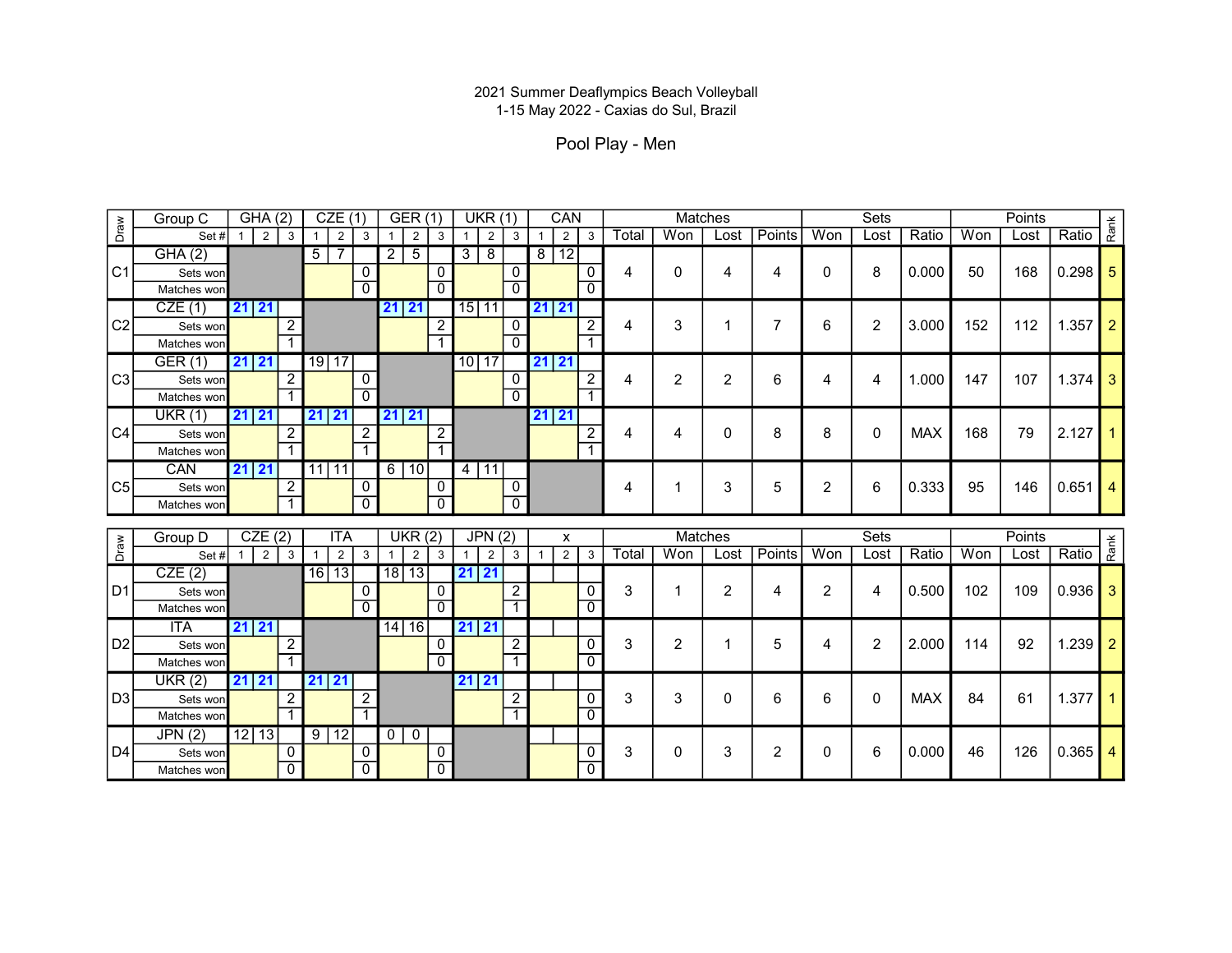#### Final Pool Rankings and Lucky Losers - Men

#### Pool Rankings - Men

| Group A |                                            |                |              | Matches        |                |                     |                | <b>Sets</b> |                |           | Points     |                            |  |
|---------|--------------------------------------------|----------------|--------------|----------------|----------------|---------------------|----------------|-------------|----------------|-----------|------------|----------------------------|--|
| Rank    | Геаm                                       | Country        | Total        | Won            | Lost           | Points              | Won            | Lost        | Ratio          | Won       | Lost       | Ratio                      |  |
|         | Ahola / Ropponen                           | <b>FIN</b>     | 3            | 3 <sup>1</sup> | 0              | 6                   | 6              | 0           | <b>MAX</b>     | 126       | 55         | $2.291$ A1                 |  |
|         | 2 Kurzmann / Grath                         | <b>AUT</b>     | 3            | 2              |                | 5                   |                | 2           | 2.000          | 108       | 67         | $1.612$ A <sub>2</sub>     |  |
|         | 3 Monteiro / Dos Santos                    | <b>BRA</b>     | 3            |                | 2              | 4                   | $\overline{c}$ | 4           | 0.500          | 73        | 114        | $0.640$ $A3$               |  |
|         | 4 Amoakwa / Amegashie                      | GHA-1          | 3            | $\overline{0}$ | 3              | 3                   | $\Omega$       | 6           | 0.000          | 55        | 126        | $0.437$ A4                 |  |
|         |                                            |                |              |                |                |                     |                |             |                |           |            |                            |  |
| Group B |                                            |                |              | Matches        |                |                     |                | <b>Sets</b> |                |           | Points     |                            |  |
| Rank    | Team                                       | Country        | Total        | Won            | Lost           | Points              | Won            | Lost        | Ratio          | Won       | Lost       | Ratio                      |  |
|         | 1 Keshavarz / Khirandish                   | IRI            | 3            | 3              | 0              | 6                   | 6              |             | 6.000          | 135       | 94         | $1.436$ B1                 |  |
|         | 2 Sudy / Schmidt                           | GER-2          | 3            | $\overline{2}$ |                | 5                   | 5              | 3           | 1.667          | 143       | 115        | $1.243$ B <sub>2</sub>     |  |
|         | 3 Taaber / Sepp                            | <b>EST</b>     | $\mathbf{3}$ | 1              | $\overline{c}$ | 4                   | 2              | 4           | 0.500          | 33        | 84         | $0.393$ B <sub>3</sub>     |  |
|         | 4 Imai / Sei                               | JPN-1          | 3            | 0              | 3              | $\overline{2}$      |                | 6           | 0.167          | 78        | 138        | $0.565$ B4                 |  |
|         |                                            |                |              |                |                |                     |                |             |                |           |            |                            |  |
|         |                                            |                |              |                |                |                     |                |             |                |           |            |                            |  |
| Group C |                                            |                |              | <b>Matches</b> |                |                     |                | <b>Sets</b> |                |           | Points     |                            |  |
| Rank    | Геаm                                       | Country        | Total        | Won            | Lost           | Points              | Won            | ∟ost        | Ratio          | Won       | Lost       | Ratio                      |  |
|         | Tsapkalenko / Poltoratskyi                 | UKR-1          | 4            | 4              | 0              | 8                   | 8              | 0           | <b>MAX</b>     | 168       | 79         | $2.127$ C1                 |  |
|         | 2 Zidek / Bambas                           | CZE-1          | 4            | $\overline{3}$ |                |                     | 6              | 2           | 3.000          | 152       | 112        | $1.357$ <sub>C2</sub>      |  |
|         | 3 Pahler / Templin                         | GER-1          | 4            | $\overline{c}$ | 2              | 6                   |                | 4           | 1.000          | 147       | 107        | $1.374$ $C3$               |  |
|         | 4 Smith / Molenaar                         | CAN            | 4            |                | 3              | 5                   | $\overline{c}$ | 6           | 0.333          | 95        | 146        | $0.651$ C <sub>4</sub>     |  |
|         | 5 Kwashie / Opoku                          | GHA-2          | 4            | 0              | 4              | 4                   | $\Omega$       | 8           | 0.000          | 50        | 168        | $0.298$ $C5$               |  |
|         |                                            |                |              |                |                |                     |                |             |                |           |            |                            |  |
| Group D |                                            |                |              | Matches        |                |                     |                | Sets        |                |           | Points     |                            |  |
| Rank    | Геаm                                       | Country        | Total        | Won            | Lost           | Points              | Won            | ∟ost        | Ratio          | Won       | Lost       | Ratio                      |  |
|         | Tarasov / Renkas                           | UKR-2          | 3            | 3              | 0              | 6                   | 6              | 0           | <b>MAX</b>     | 84        | 61         | $1.377$ D1                 |  |
|         | 2 Aquilani / Musacchio                     | <b>ITA</b>     | 3            | 2              |                | 5                   |                | 2           | 2.000          | 114       | 92         | $1.239$ D <sub>2</sub>     |  |
|         | 3 Zidek / Skopovy<br>4 Yamamoto / Takemura | CZE-2<br>JPN-2 | 3<br>3       | $\mathbf 0$    | 2<br>3         | 4<br>$\overline{2}$ | 2<br>0         | 4<br>6      | 0.500<br>0.000 | 102<br>46 | 109<br>126 | $0.936$ $D3$<br>$0.365$ D4 |  |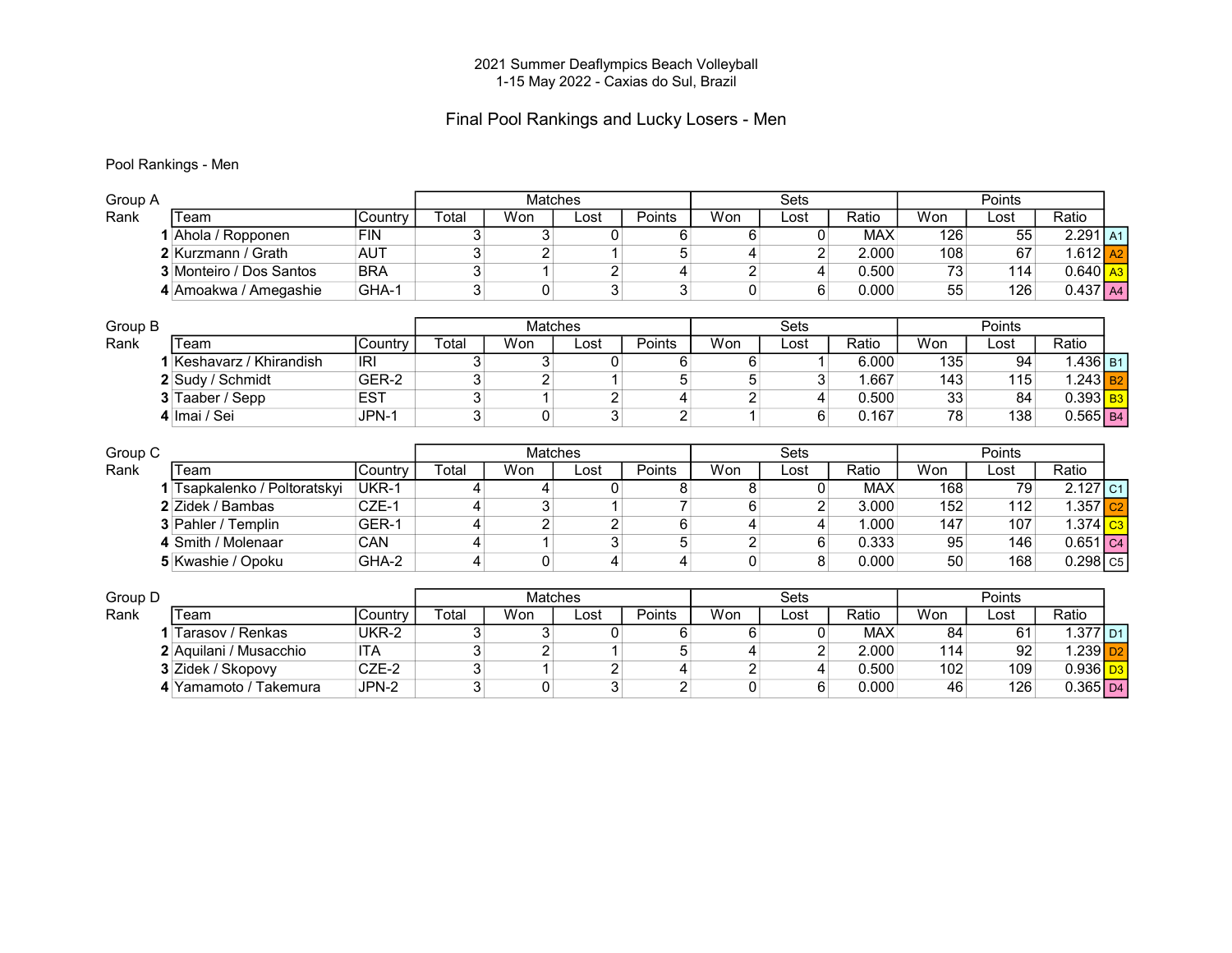#### Final Pool Rankings and Lucky Losers - Men

#### Rankings for Lucky Losers - Men

| <b>Pool C without 5th Place's Scores</b> |         |             |      | Matches |         |      | Sets  |            |      | Points |                        |  |
|------------------------------------------|---------|-------------|------|---------|---------|------|-------|------------|------|--------|------------------------|--|
| IName                                    | Country | $\tau$ otal | mWon | mLost   | mPoints | sWon | sLost | sRatio     | pWon | pLost  | pRatio                 |  |
| Tsapkalenko / Poltoratskyi               | UKR-1   |             |      |         |         |      |       | <b>MAX</b> | 126  | 68     | .853 c1                |  |
| 2 Zidek / Bambas                         | CZE-1   |             |      |         |         |      |       | 2.000      | 110  | 100    | .100 <b>c</b> 2        |  |
| 3 Pahler / Templin                       | GER-1   |             |      |         |         |      |       | 0.500      | 105  | 100    | .050 <mark>  cз</mark> |  |
| 4 Smith / Molenaar                       | CAN     |             |      |         |         |      |       | 0.000      | 53   | 126    | 0.421   c4             |  |

|                                |                 |       |      | <b>Matches</b> |         |      | <b>Sets</b> |        |      | Points |                                |  |
|--------------------------------|-----------------|-------|------|----------------|---------|------|-------------|--------|------|--------|--------------------------------|--|
| <b>Name</b>                    | <b>ICountry</b> | Γotal | mWon | mLost          | mPoints | sWon | sLost       | sRatio | pWon | pLost  | pRatio                         |  |
| <b>3</b> Pahler / Templin      | GER-1           |       |      |                |         |      |             | 0.500  | 105  | 100    | I.050 <mark>∣сз∣</mark>        |  |
| 3 Zidek / Skopovy              | CZE-2           | 3     |      |                |         |      |             | 0.500  | 102  | 109    | $0.936$ D <sub>3</sub>         |  |
| <b>3</b> Monteiro / Dos Santos | <b>BRA</b>      |       |      |                |         |      |             | 0.500  | 73   | 114    | $0.640$ $\big $ A <sub>3</sub> |  |
| 3 Taaber / Sepp                | <b>EST</b>      | З     |      |                |         |      |             | 0.500  | 33   | 84     | $0.393$ B <sub>3</sub>         |  |
| 4 Amoakwa / Amegashie          | GHA-1           |       |      | 3:             |         |      |             | 0.000  | 55   | 126    | 0.437 A4                       |  |
| 4 Smith / Molenaar             | <b>CAN</b>      |       |      | ЗΙ             |         |      |             | 0.000  | 53   | 126    | 0.421 c4                       |  |
| 4 Imai / Sei                   | JPN-1           | 3     |      |                |         |      |             | 0.167  | 78   | 138    | $0.565$ B4                     |  |
| 4 Yamamoto / Takemura          | JPN-2           | 3     |      |                |         |      |             | 0.000  | 46   | 126    | $0.365$ D <sub>4</sub>         |  |
| 5 Kwashie / Opoku              | GHA-2           | 4     |      |                |         |      |             | 0.000  | 50   | 168!   | $0.298$ <sub>c5</sub>          |  |

- 
- LL (2)  $\frac{\text{Zidek / Skopovy}}{\text{Imai / Sei}} \frac{\text{CZE-2} \quad \text{2 3rd}}{\text{JPN-1} \quad \text{3 4th}} (D3)$ **Imai / Sei JPN-1 3 - 4th (B4)**
- LL (3) Monteiro / Dos Santos BRA  $\begin{array}{|l|l|}\n\hline\n3-3rd & (A3) \\
\hline\nSmith / Molenaar & (CAN) & 2-4th & (C4)\n\hline\n\end{array}$  $\boxed{\text{Smith / Molecular}}$   $\boxed{\text{CAN}}$   $\boxed{\text{2 - 4th}}$   $\boxed{\text{CA}}$
- LL (4)  $\boxed{\text{Taaber}/\text{Sep}}$  EST  $\boxed{4 3rd}$  (B3) Amoakwa / Amegashie GHA-1 1 - 4th (A4)

LL (1) Pahler / Templin  $|\text{GER-1} \; |1 - 3\text{rd} \; |$  (c3) Please refer to the Competition Plan for more information on Lucky Loser calculations.

 $\overline{Y}$ amamoto / Takemura  $\overline{J}$ JPN-2  $\overline{A}$  - 4th  $\overline{I}$ (D4) 1. 4th place teams are ranked by match points, then by set ratio, and finally by rally points.

2. 17th place team is determined by rally points of all 4th and 5th place teams.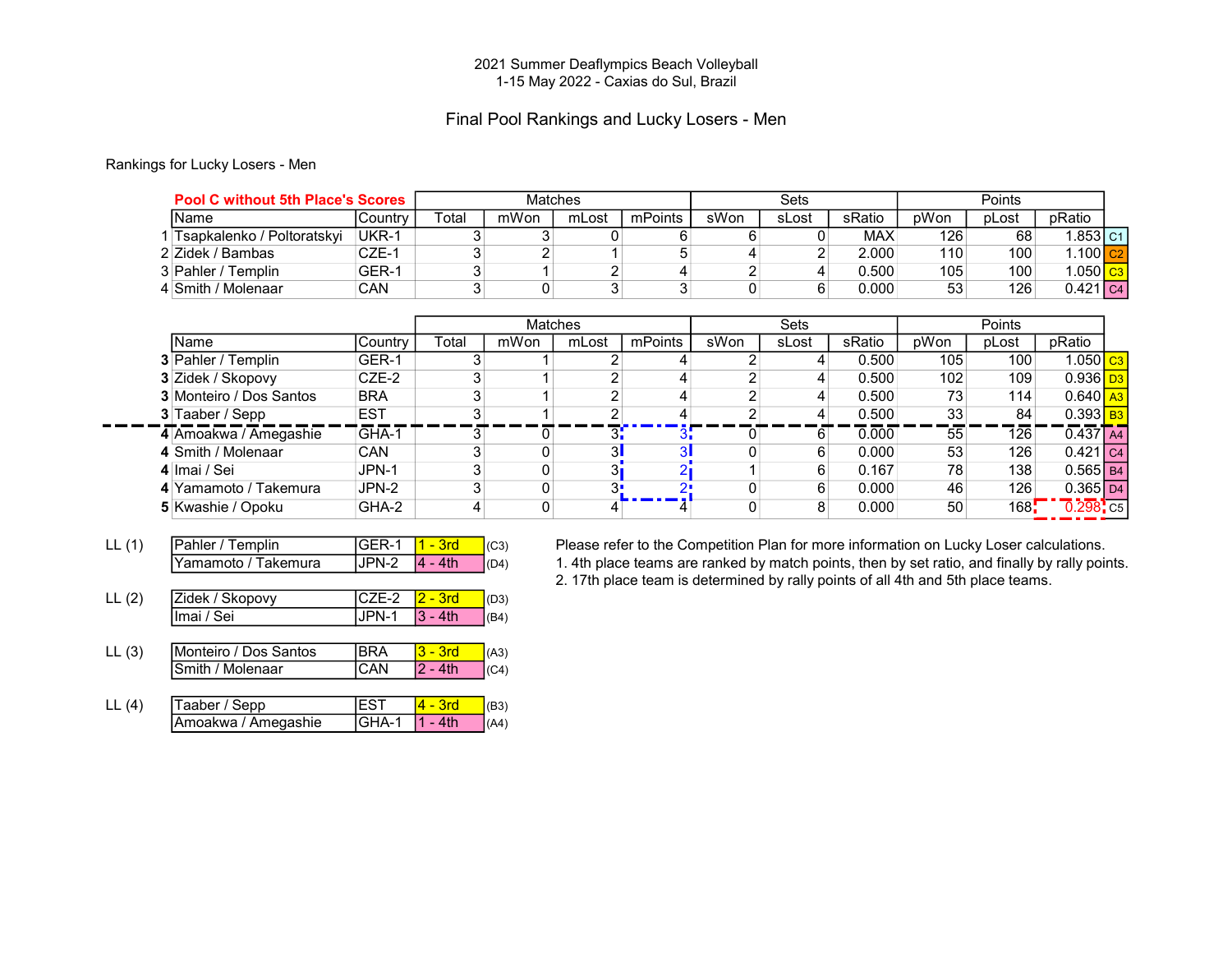

#### BEACH VOLLEYBALL • Men's Playoffs

Approved by ICSD Technical Director John KNETZGER - 13 May 2022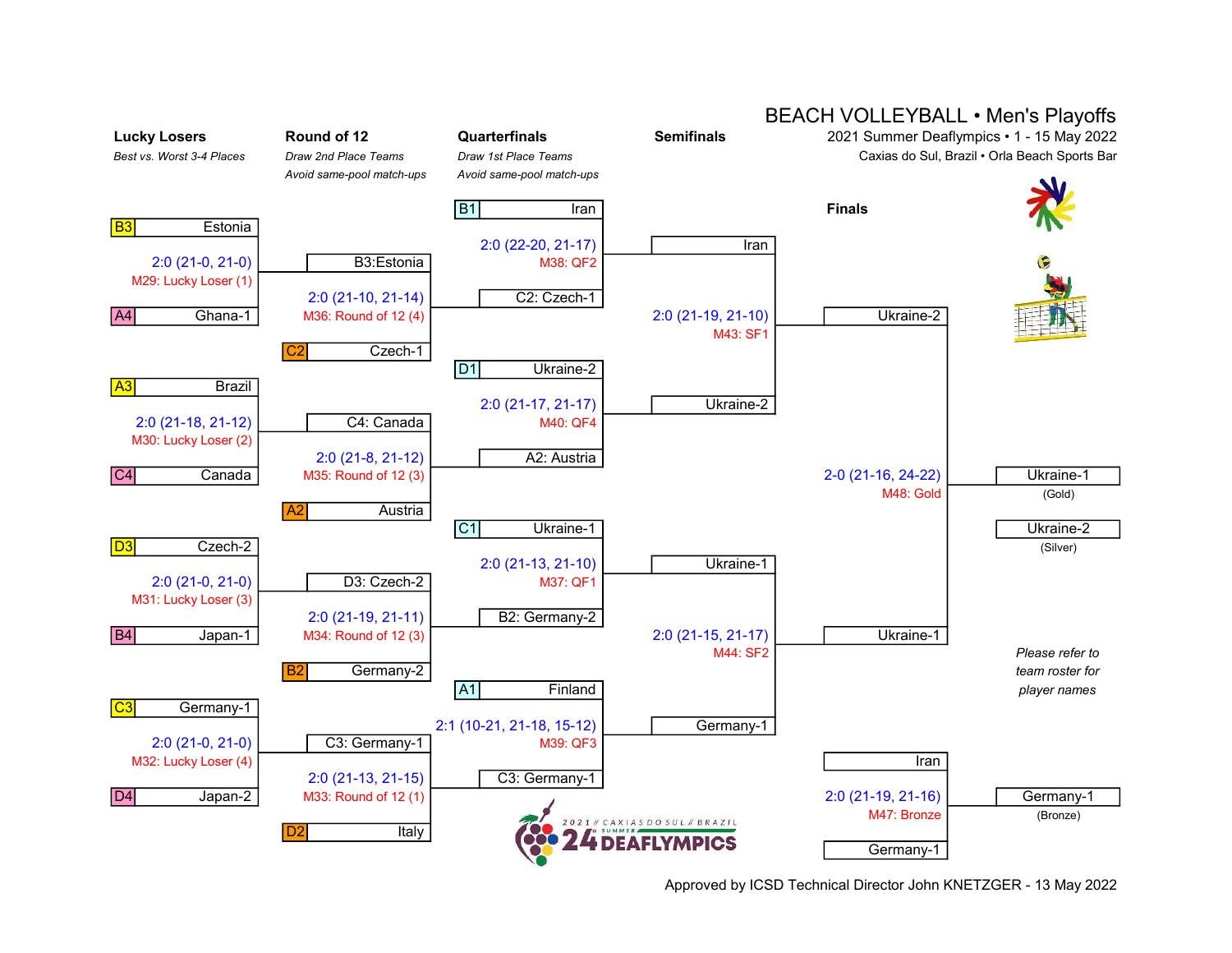## Beach Volleyball : Classification Bracket

Caxias do Sul, Brazil • Orla Beach Sports Bar @ R. Domingos Chies, 1186 - Interlagos

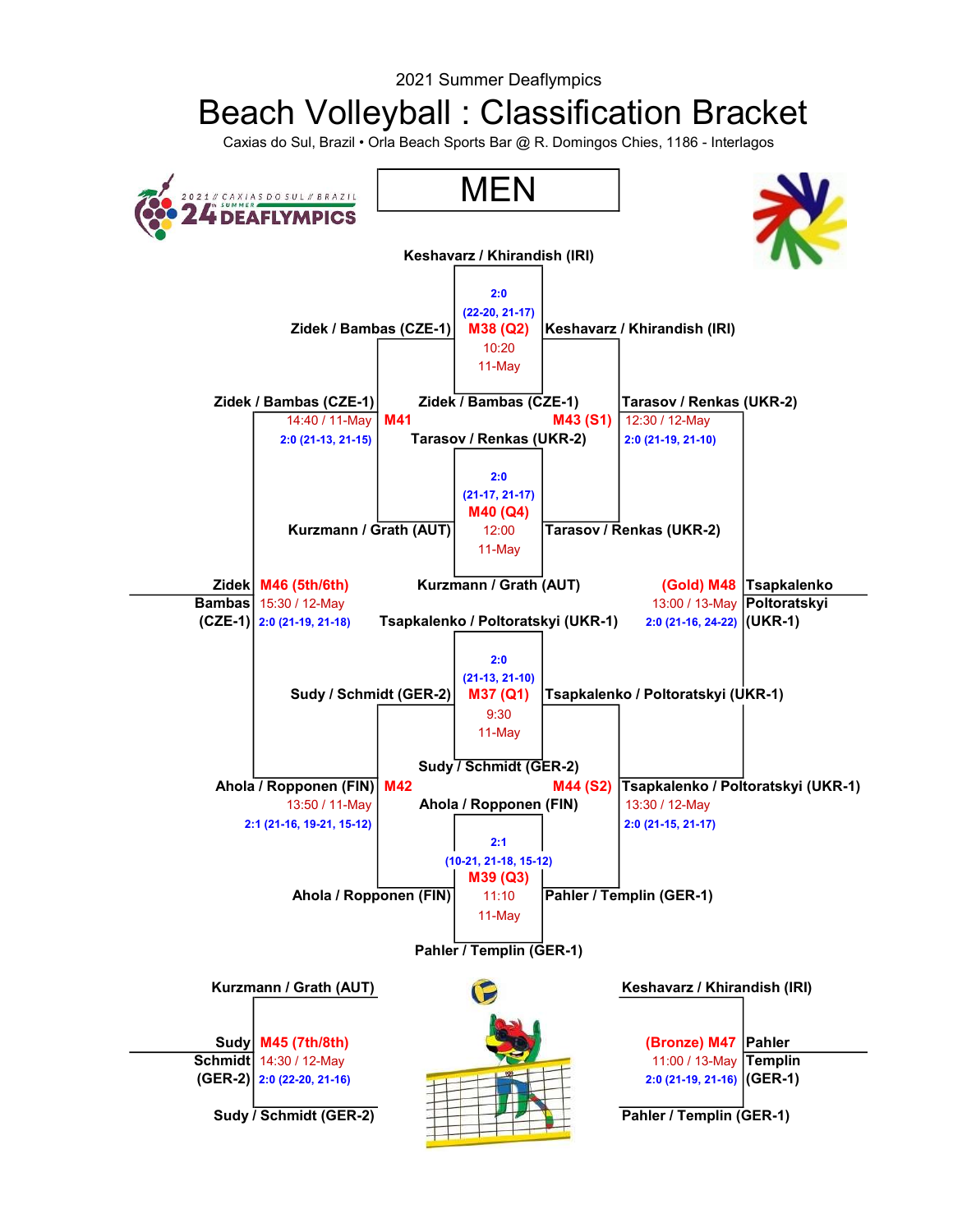Pool Play - Women

|      | Group A     | UKR(2)              |                 | CAN                 |    | UKR(1)         |                  |                   | <b>CZE</b>     |     |                | LTU             |                |       |        | Matches        |                 |     | Sets           |            |     | Points |           | $\check{\texttt{r}}$ |  |
|------|-------------|---------------------|-----------------|---------------------|----|----------------|------------------|-------------------|----------------|-----|----------------|-----------------|----------------|-------|--------|----------------|-----------------|-----|----------------|------------|-----|--------|-----------|----------------------|--|
| Draw | Set#        | $\overline{2}$<br>3 |                 | $\overline{2}$<br>3 |    | $\overline{2}$ | 3                |                   | $\overline{2}$ | 3   |                | $\overline{2}$  | 3              | Total | Won    | Lost           | Points          | Won | Lost           | Ratio      | Won | Lost   | Ratio     | Ra                   |  |
|      | UKR(2)      |                     | 2 <sup>1</sup>  | 21                  | 41 | $\vert$ 21     |                  | 21                | 21             |     | $21$ 21        |                 |                |       |        |                |                 |     |                |            |     |        |           |                      |  |
| A1   | Sets won    |                     |                 | $\Omega$            |    |                | $\overline{2}$   |                   |                | ່າ  |                |                 | າ              |       | 4      | 0              | 8               | 8   | 0              | <b>MAX</b> | 168 | 86     | 1.953     |                      |  |
|      | Matches won |                     |                 |                     |    |                |                  |                   |                |     |                |                 |                |       |        |                |                 |     |                |            |     |        |           |                      |  |
|      | CAN         | 4                   |                 |                     |    | 5 10           |                  | 2                 | $\overline{5}$ |     | $\overline{4}$ | $5\phantom{.0}$ |                |       |        |                |                 |     |                |            |     |        |           |                      |  |
| A2   | Sets won    | $\mathbf{0}$        |                 |                     |    |                | 0                |                   |                |     |                |                 | 0              |       | 0      | 4              | 4               |     | 8              | 0.000      | 36  | 168    | $0.214$ 5 |                      |  |
|      | Matches won | $\overline{0}$      |                 |                     |    |                | $\overline{0}$   |                   |                | C   |                |                 | $\mathbf{0}$   |       |        |                |                 |     |                |            |     |        |           |                      |  |
|      | UKR(1)      | $17$   18           | l 21            | $\sqrt{21}$         |    |                |                  | 21                | 21             |     | $21$ 21        |                 |                |       |        |                |                 |     |                |            |     |        |           |                      |  |
| A3   | Sets won    | $\mathbf 0$         |                 |                     |    |                |                  |                   |                | - 2 |                |                 | n              |       | 3      |                |                 | 6   | $\overline{2}$ | 3.000      | 161 | 101    | $1.594$ 2 |                      |  |
|      | Matches won | $\overline{0}$      |                 |                     |    |                |                  |                   |                |     |                |                 |                |       |        |                |                 |     |                |            |     |        |           |                      |  |
|      | <b>CZE</b>  | 12 <sub>1</sub>     | l 2'            | 21                  |    | 6 12           |                  |                   |                |     |                | $21$ 13 12      |                |       |        |                |                 |     |                |            |     |        |           |                      |  |
| A4   | Sets won    | $\mathbf 0$         |                 | $\sqrt{2}$          |    |                |                  |                   |                |     |                |                 |                |       |        | 3              | 5               | 3   | 6              | 0.500      | 125 | 140    | $0.893$ 4 |                      |  |
|      | Matches won | $\overline{0}$      |                 |                     |    |                | $\overline{0}$   |                   |                |     |                |                 | $\overline{0}$ |       |        |                |                 |     |                |            |     |        |           |                      |  |
|      | LTU         | 15 12               | $\overline{21}$ | 21                  |    | 9 17           |                  | $\sqrt{13}$ 21 15 |                |     |                |                 |                |       |        |                |                 |     |                |            |     |        |           |                      |  |
| A5   | Sets won    | $\mathbf 0$         |                 | $\sqrt{2}$          |    |                | $\boldsymbol{0}$ |                   |                |     |                |                 |                | 4     | ົ<br>∠ | $\overline{2}$ | $6\phantom{1}6$ | 4   | 5              | 0.800      | 144 | 139    | $1.036$ 3 |                      |  |
|      | Matches won | $\mathbf{0}$        |                 |                     |    |                | $\overline{0}$   |                   |                |     |                |                 |                |       |        |                |                 |     |                |            |     |        |           |                      |  |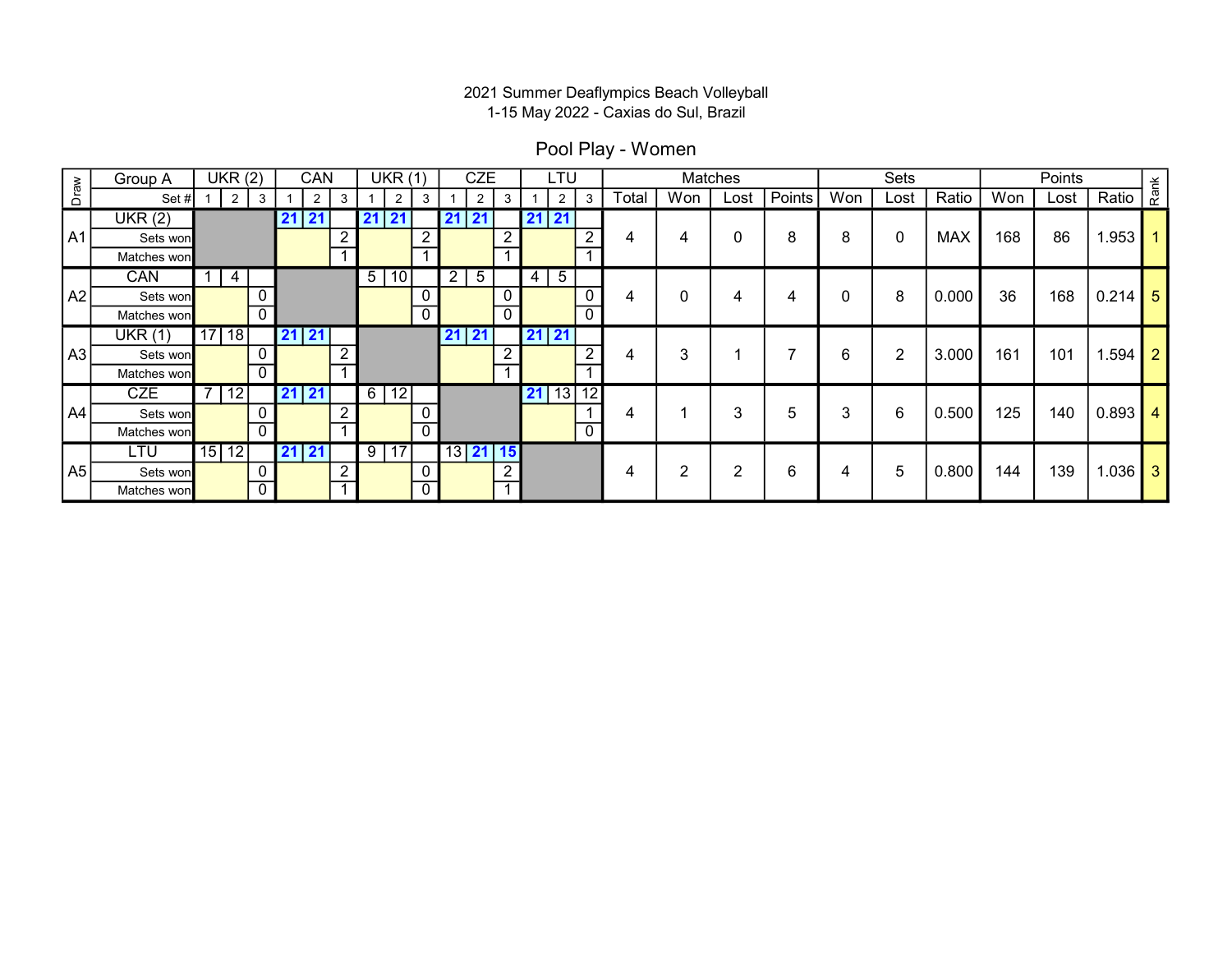#### Final Pool Rankings and Lucky Losers - Women

#### Pool Rankings - Women

| Group A |                                      |            |             |     | Matches |        |     | Sets |            |     | Points |                         |  |
|---------|--------------------------------------|------------|-------------|-----|---------|--------|-----|------|------------|-----|--------|-------------------------|--|
| Rank    | Team                                 | Country    | $\tau$ otal | Won | Lost    | Points | Won | Lost | Ratio      | Won | ∟ost   | Ratio                   |  |
|         | Zatylkina / Chernenko                | UKR-2      |             |     |         |        |     |      | <b>MAX</b> | 168 | 86     | .953 A1                 |  |
|         | 2 Yaroshevska / Rylova               | UKR-1      |             |     |         |        |     |      | 3.000      | 161 | 101    | $.594$ $Az$             |  |
|         | <b>3 Aleknaviciute / Milkintaite</b> | LTU        |             |     |         |        |     |      | 0.800      | 144 | 139    | l.036 <mark>  a3</mark> |  |
|         | 4 Pavlovova / Zidkova                | CZE        |             |     |         |        |     |      | 0.500      | 125 | 140    | $0.893$ A4              |  |
|         | 5 Summers / Eastwood                 | <b>CAN</b> |             |     |         | 4      |     |      | 0.000      | 36  | 168    | $0.214$ A5              |  |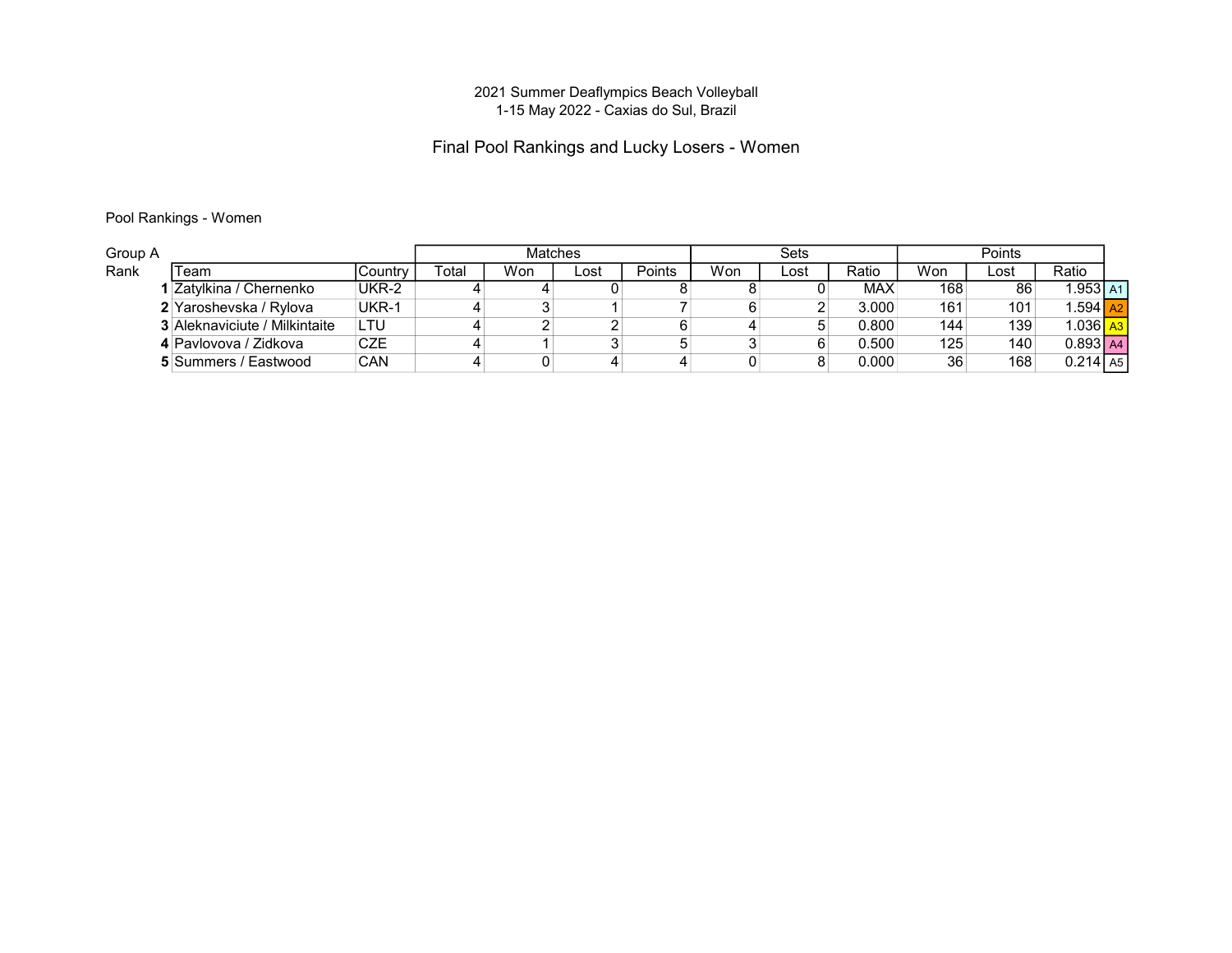#### BEACH VOLLEYBALL • Women's Playoffs

2021 Summer Deaflympics • 1 - 15 May 2022

Caxias do Sul, Brazil • Orla Beach Sports Bar @ R. Domingos Chies, 1186 - Interlagos



Approved by ICSD Technical Director John KNETZGER - 13 May 2022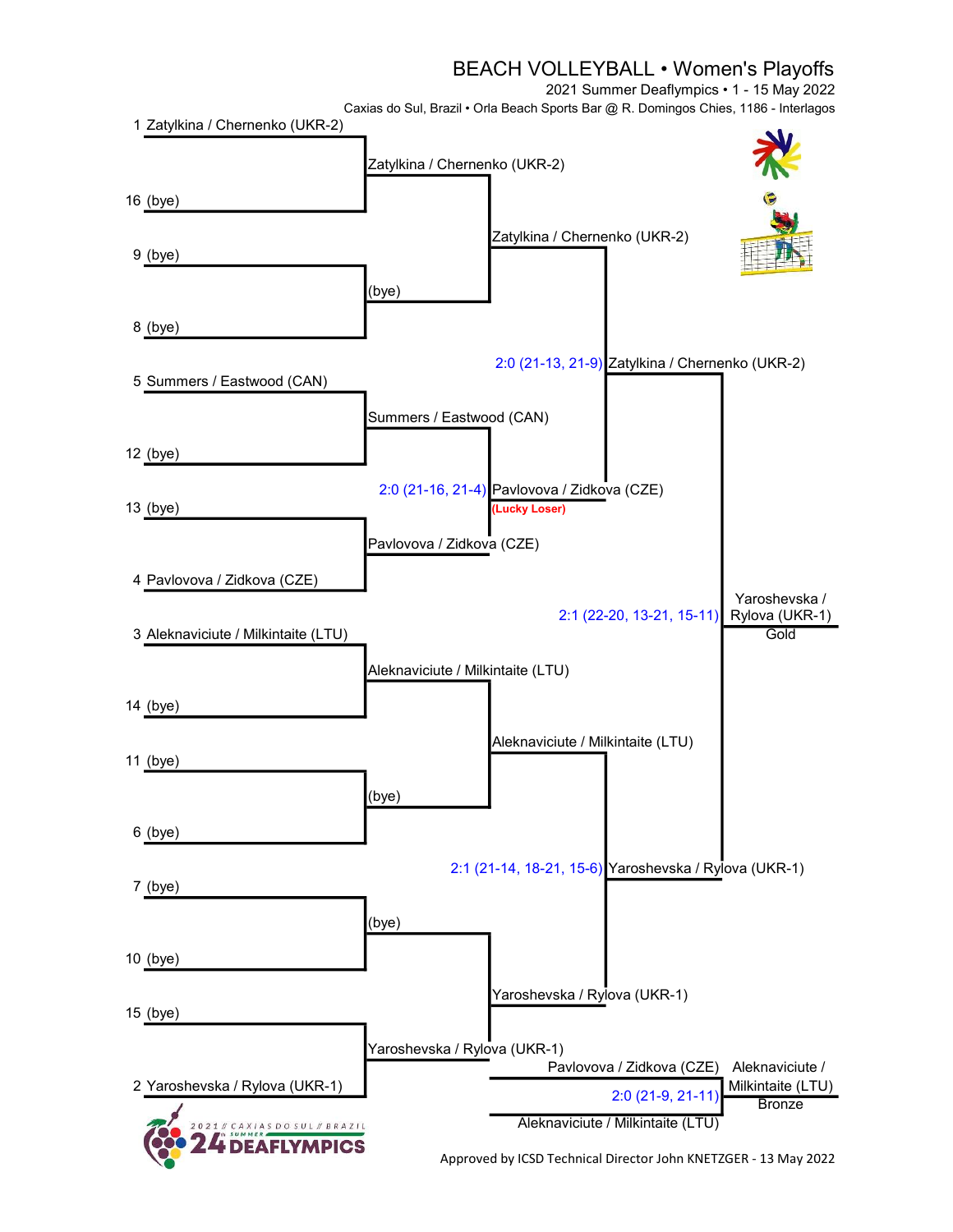## Beach Volleyball : Classification Bracket

Caxias do Sul, Brazil • Orla Beach Sports Bar @ R. Domingos Chies, 1186 - Interlagos